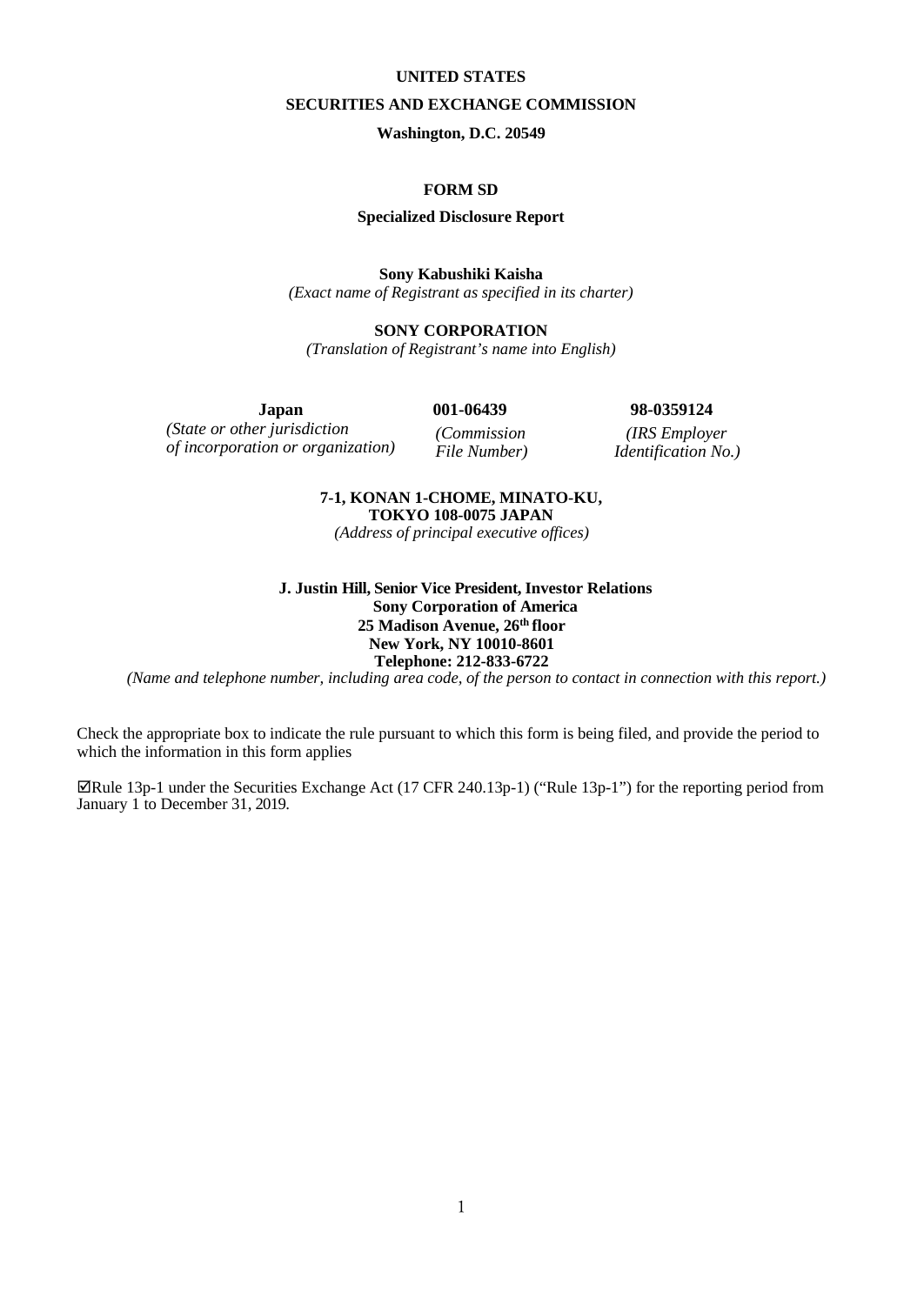### **Section 1 – Conflict Minerals Disclosure**

# **Item 1.01 Conflict Minerals Disclosure and Report**

In this document, Sony Corporation and its consolidated subsidiaries are together referred to as "Sony," "we," or "our."

Sony is engaged in the development, design, production, manufacture, offer and sale of various kinds of electronic equipment, instruments and devices for consumer, professional and industrial markets such as network services, game hardware and software, televisions, audio and video recorders and players, still and video cameras, mobile phones, and semiconductors. Sony's primary manufacturing facilities are located in Asia including Japan. Sony also utilizes third-party contract manufacturers for certain products. Sony's products and services are marketed throughout the world by sales subsidiaries and unaffiliated distributors as well as direct sales and offers via the internet. Sony is engaged in the development, production, manufacture, and distribution of recorded music and the management and licensing of the words and music of songs as well as production and distribution of animation titles, including game applications based on the animation titles. Sony is also engaged in the production, acquisition and distribution of motion pictures and television programming and the operation of television and digital networks. Further, Sony is also engaged in various financial services businesses, including life and non-life insurance operations through its Japanese insurance subsidiaries and banking operations through a Japanese internet-based banking subsidiary.

Rule 13p-1 under the Securities Exchange Act of 1934, as amended, and Form SD (collectively, the "Conflict Minerals Rule") provide that a company must file this Specialized Disclosure Report if it manufactures or contracts to manufacture products for which one or more of the following minerals are necessary to the functionality or production of the products: cassiterite, columbite-tantalite (coltan) and wolframite; their derivatives tantalum, tin and tungsten; and gold (collectively, "3TG"). The Conflict Minerals Rule refers to these minerals as "conflict minerals" regardless of their geographic origin and whether or not they fund armed conflict.

Sony has determined that 3TG are necessary to the functionality or production of (i) certain electronic equipment, instruments, and devices for consumer, professional and industrial markets, and (ii) game hardware products manufactured by Sony or contracted to be manufactured by Sony for the period covered by this Specialized Disclosure Report. Thus, Sony conducted a reasonable country of origin inquiry ("RCOI") for our products. As a result of the RCOI, Sony determined it had insufficient information to conclude either (i) that there was no reason to believe that any of its necessary 3TG originated in the Covered Countries (as defined in the Conflict Minerals Report), or (ii) that all of its necessary 3TG came from recycled or scrap sources. Therefore, Sony was required to conduct due diligence pursuant to the Conflict Minerals Rule. Our RCOI and due diligence are described in the attached Conflict Minerals Report.

Sony maintains a conflict minerals policy that supports conflict-free sourcing. The link to this Policy is maintained on Sony's website at:

### [http://www.sony.net/SonyInfo/csr\\_report/sourcing/materials/index.html](http://www.sony.net/SonyInfo/csr_report/sourcing/materials/index.html)

Information contained on our website is not incorporated by reference into this Form SD or Sony's Conflict Minerals Report.

### **Item 1.02 Exhibit**

Sony's Conflict Minerals Report required by Item 1.01 is filed as Exhibit 1.01 to this Form SD and is publicly available at the following website:

<https://www.sony.net/SonyInfo/IR/library/ConflictMineralsReport2019.pdf>

# **Section 2 – Exhibits Item 2.01**

# **Exhibits**

Exhibit 1.01 – Conflict Minerals Report as required by Items 1.01 and 1.02 of this Form.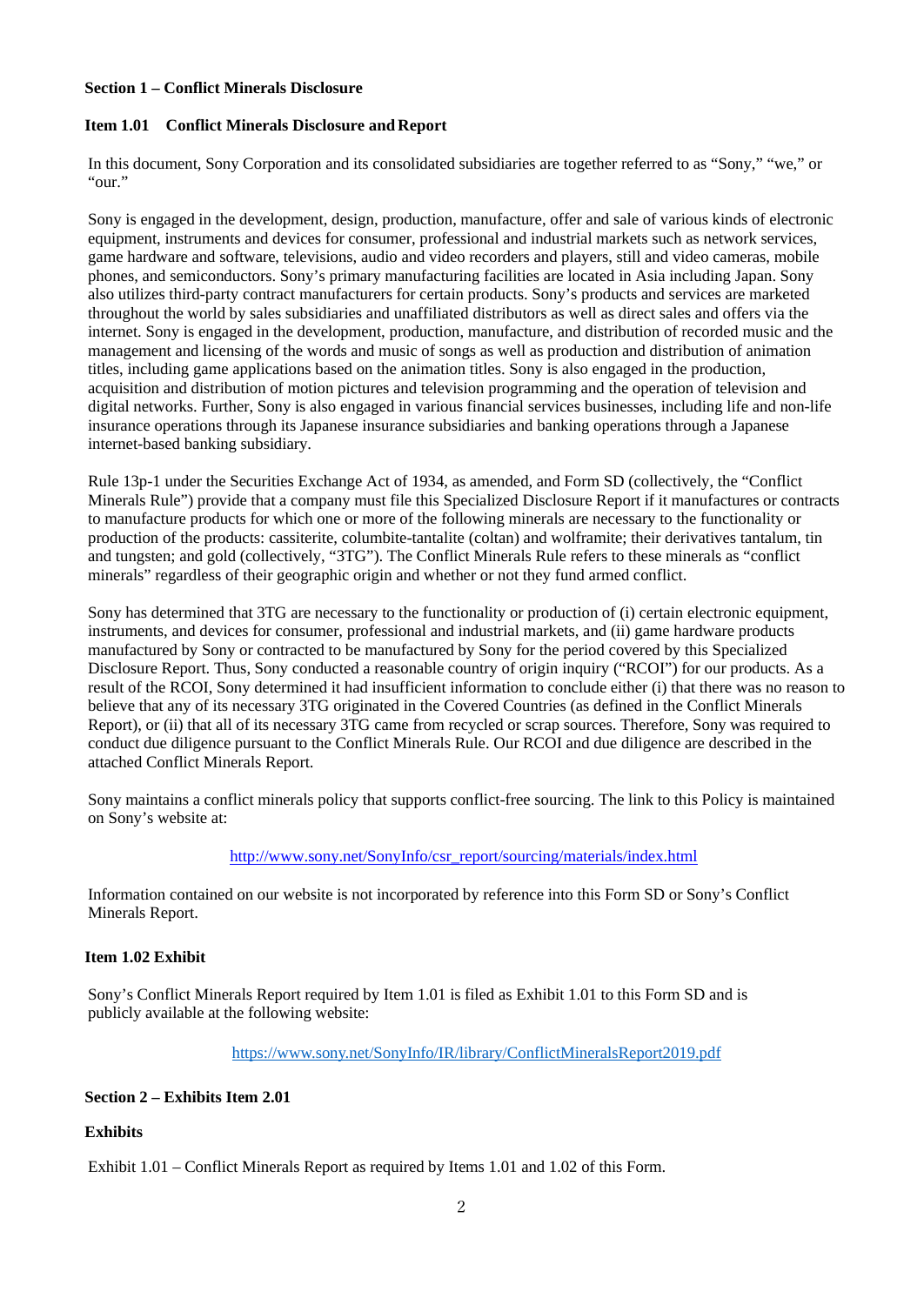# **SIGNATURES**

Pursuant to the requirements of the Securities Exchange Act of 1934, the registrant has duly caused this report to be signed on its behalf by the duly authorized undersigned.

**Sony Corporation**

(Registrant)

\_\_\_\_\_\_/s/ Shiro Kambe\_\_\_\_\_\_ May 29, 2020 Shiro Kambe Corporate Executive Officer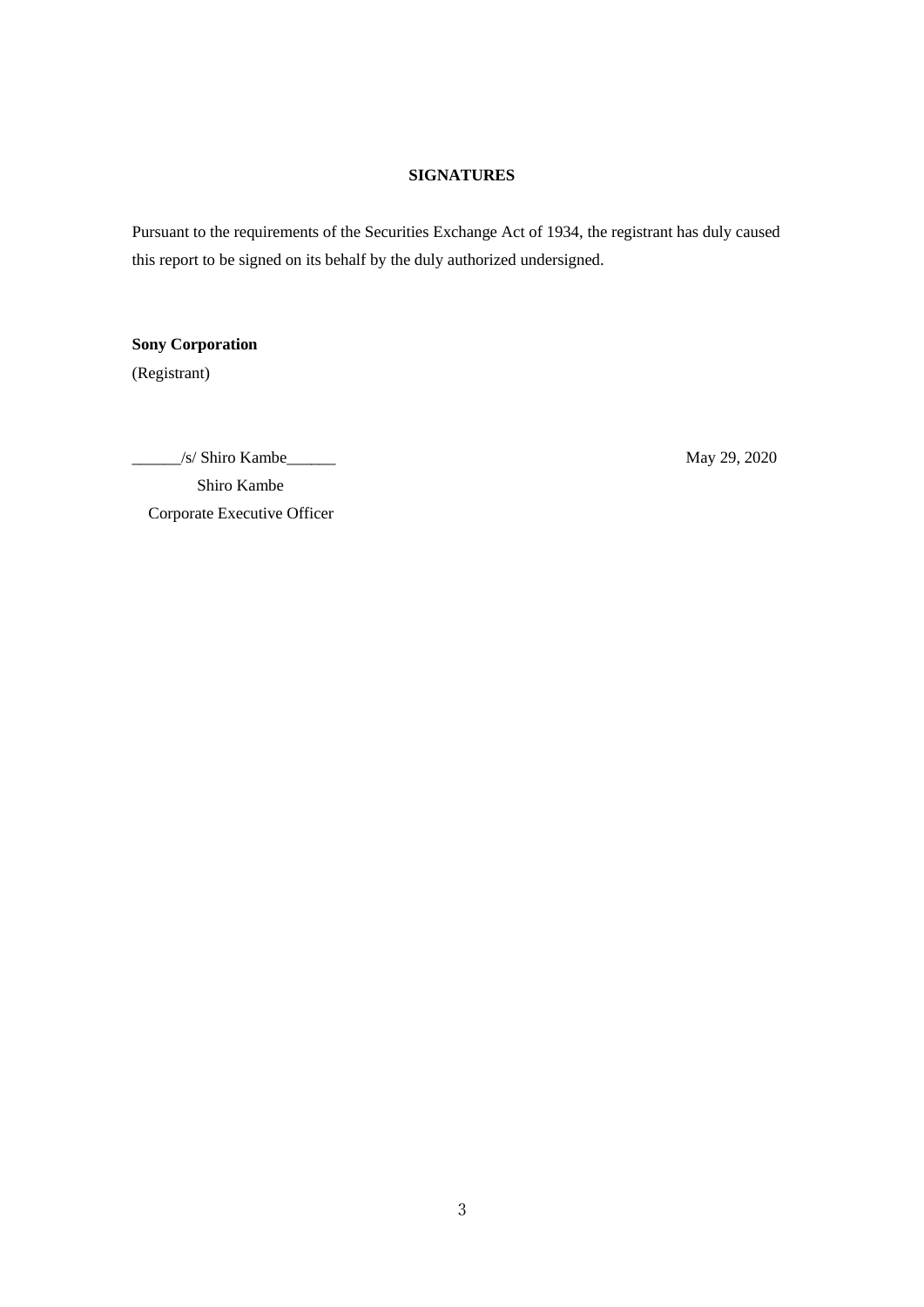### **Exhibit 1.01 Sony Corporation Conflict Minerals Report for the Reporting Period from January 1 to December 31, 2019**

In this document, Sony Corporation and its consolidated subsidiaries are together referred to as "Sony," "we," or "our."

## FORWARD-LOOKING STATEMENT DISCLAIMER

This document includes forward-looking statements as defined in the Private Securities Litigation Reform Act of 1995, including (but not limited to) statements about expected future supplier due diligence and engagement efforts and development of company systems supporting those efforts. Many of the forward-looking statements contained in this document may be identified by the use of words such as "believe," "expect," "anticipate," "should," "planned," "estimate" and "potential," among others. These forward-looking statements are based on our expectations and beliefs concerning future events and involve risks and uncertainties that may cause actual results to differ materially from current expectations. These risks and uncertainties are difficult to predict accurately and may be beyond our control, and may include (but are not limited to) the following: regulatory changes and judicial developments relating to the Conflict Minerals Rule (as defined below); changes in or developments related to our products or our supply chain; and industry developments relating to supply chain diligence, disclosure and other practices. Other risks and uncertainties relevant to our forward-looking statements are discussed in greater detail in our reports filed with the Securities and Exchange Commission. Forward-looking statements in this document speak only as of the date made, and we disclaim any obligation to update or revise these statements as a result of new developments or otherwise.

# **I. Introduction**

This Conflict Minerals Report has been prepared in connection with Rule 13p-1 under the Securities Exchange Act of 1934, as amended, and Form SD (collectively, the "Conflict Minerals Rule") for the reporting period from January 1 to December 31, 2019. The Conflict Minerals Rule provides for certain investigation and reporting requirements if a company's manufactured products (including products contracted to be manufactured for the company) contain one or more of the following minerals necessary to the functionality or production of the products: cassiterite, columbite-tantalite (coltan) and wolframite; their derivatives tantalum, tin and tungsten; and gold (these minerals are collectively referred to in this Report as "3TG"). The Conflict Minerals Rule refers to these minerals as "conflict minerals" regardless of their geographic origin and whether or not they fund armed conflict. Capitalized terms which are not expressly defined in this Report have the meaning set forth in the Conflict Minerals Rule.

Sony is committed to responsible sourcing of raw materials globally in support of human rights, labor, health and safety, environment and ethics. This commitment includes our efforts to responsibly source 3TG in the supply chain for our electronics products (as defined below). Our Conflict Minerals Policy and our participation in upstream and downstream multi-stakeholder initiatives intended to further responsible 3TG sourcing are discussed later in this report.

This Report documents our efforts relating to responsible sourcing of 3TG and is publicly available on our website at:<https://www.sony.net/SonyInfo/IR/library/ConflictMineralsReport2019.pdf>

A discussion of our overall efforts relating to responsible sourcing of 3TG is also publicly available on our website at: [http://www.sony.net/SonyInfo/csr\\_report/sourcing/materials/.](http://www.sony.net/SonyInfo/csr_report/sourcing/materials/)

Information contained on our website is not incorporated by reference into this Report or the Form SD of which it is a part.

# **II. Company and Product Overview**

Sony is engaged in the development, design, production, manufacture, offer and sale of various kinds of electronic equipment, instruments and devices for consumer, professional and industrial markets such as network services, game hardware and software, televisions, audio and video recorders and players, still and video cameras, mobile phones,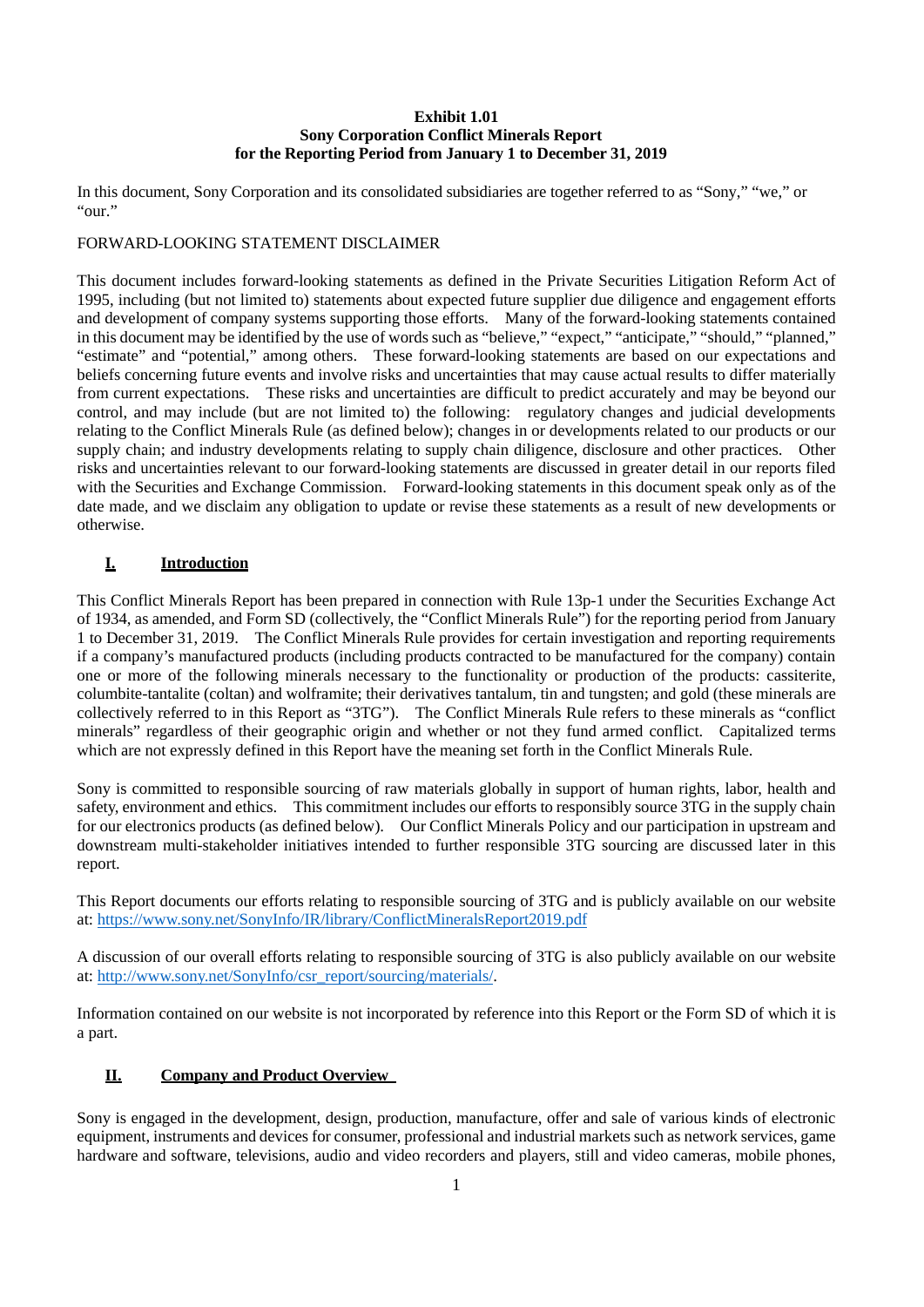and semiconductors. Sony's primary manufacturing facilities are located in Asia including Japan. Sony also utilizes third-party contract manufacturers for certain products. Sony's products and services are marketed throughout the world by sales subsidiaries and unaffiliated distributors as well as direct sales and offers via the internet. Sony is engaged in the development, production, manufacture, and distribution of recorded music and the management and licensing of the words and music of songs as well as production and distribution of animation titles, including game applications based on the animation titles. Sony is also engaged in the production, acquisition and distribution of motion pictures and television programming and the operation of television and digital networks. Further, Sony is also engaged in various financial services businesses, including life and non-life insurance operations through its Japanese insurance subsidiaries and banking operations through a Japanese internet-based banking subsidiary.

# **III. Supply Chain Overview**

Smelters and refiners ("SORs") are the consolidating points for raw ore and are in the best position in the supply chain to determine the origin of the ores because the origin of ores cannot be determined with any certainty once the raw ores are smelted, refined and converted to ingots, bullion or derivatives. Accordingly, to help drive responsible sourcing by SORs and further enhance traceability and transparency of the sources of 3TG, Sony is actively involved in both upstream-focused and downstream-focused multi-stakeholder initiatives, as described in this Report.

Like other companies our size, our supply chain is extensive and complex, consisting of a large number of suppliers that provide an even larger number of products and components. Our supply chain also includes a large number of countries. Sony does not purchase raw ore or unrefined minerals or conduct business directly with SORs. Sony is "downstream" from SORs, typically with many layers of suppliers positioned between ourselves and 3TG SORs and mines. We source our products and components from suppliers, which, in turn, source Materials (as defined below) from sub-tier suppliers. Due to the complexity of our supply chain, we relied on the information concerning the source of 3TG in our electronics products (as defined below) provided by our in-scope direct suppliers, who in turn gathered the information from their upstream suppliers.

# **IV. Product Scoping; In-Scope Products**

In connection with our compliance with the Conflict Minerals Rule and to help achieve our responsible sourcing goals, we designated the Sony management personnel who are in charge of their respective business unit or subsidiary ("Responsible Management") as the individuals who are primarily responsible for the accuracy and completeness of the 3TG minerals survey results for such business unit or subsidiary. In order to determine the scope of the reasonable country of origin inquiry ("RCOI") for our products each year, each member of Responsible Management specifies whether 3TG are necessary to the functionality or production of any products manufactured or contracted to be manufactured in the business unit or subsidiary for which he/she is responsible (the "Scoping Process").

Based on the result of the Scoping Process, we determined that 3TG are necessary to the functionality or production of the following categories of products that we manufactured or contracted to manufacture: (i) certain electronic equipment, instruments, and devices for consumer, professional and industrial markets, and (ii) game hardware products (collectively, our "electronics products"). All four 3TG are contained in our in-scope electronics products, although each individual in-scope electronics product does not necessarily contain each 3TG.

# **V. Reasonable Country of Origin Inquiry Approach/Efforts**

Our RCOI was conducted in conformity with Steps 1 and 2 of the Organisation for Economic Co-operation and Development's Due Diligence Guidance for Responsible Supply Chains of Minerals from Conflict-Affected and High-Risk Areas (Third Edition), including its Supplements (the "OECD Guidance"). Steps 1 and 2 of the OECD Guidance are discussed later in this Report in connection with our due diligence process.

Sony maintains a procurement database where all components, parts or materials (collectively, "Materials") used in our electronics products are registered prior to the time of initial purchase. This database is updated as new Materials and/or suppliers are added to our supply chain. As the first step of our RCOI, Sony personnel reviewed the Sony procurement database to identify any relevant suppliers of Materials and determined which electronics products fall within the scope of our RCOI inquiry and our Due Diligence Measures described below. Since any subsequent changes in supply chain information of registered Materials require new registration in the database, Sony relied on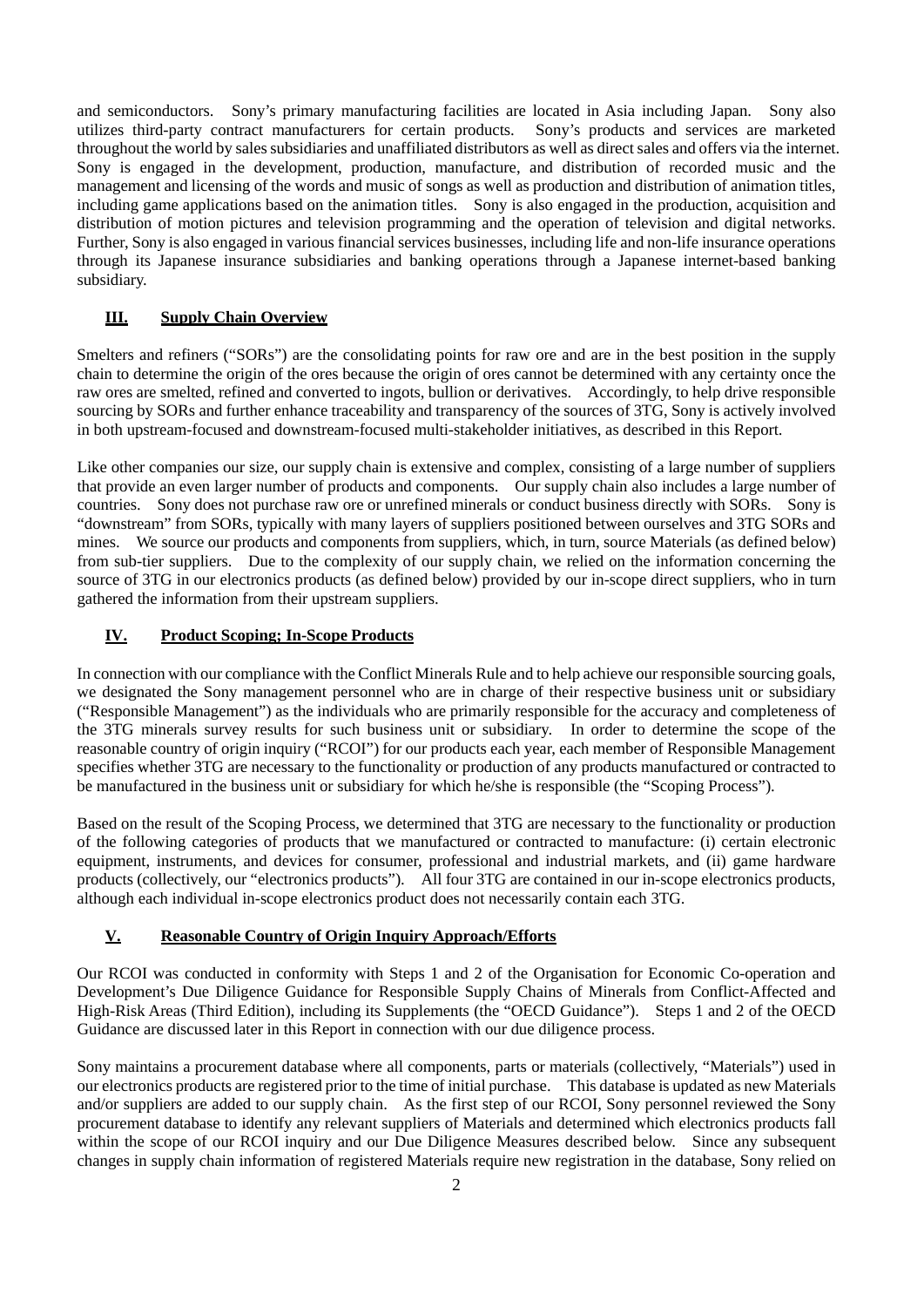the results of our previous minerals surveys for the Materials whose suppliers were reviewed and that did not have any changes in supply chain information from the date of such minerals survey. As a result, Sony's minerals survey for 2019 (the "2019 Minerals Survey") focused on suppliers of Materials that were registered in our procurement database after the period covered by the minerals survey for 2018 since we surveyed all existing suppliers in 2018. Our RCOI and due diligence information, as well as results as described in this Report, cover such suppliers and Materials.

In connection with our RCOI, we sent the Conflict Minerals Reporting Template ("CMRT") developed by the Responsible Minerals Initiative (the "RMI") to all in-scope direct suppliers to determine the status of the 3TG in Materials supplied to Sony that were contained in products that we manufactured or contracted to have manufactured during 2019. We asked each of these in-scope direct suppliers to complete the CMRT at the product level, rather than the company level.

We reviewed all CMRTs for completeness and accuracy using specified quality control flags that we developed internally. Among other things, we reviewed whether the disclosed entities were listed as SORs by the RMI and whether the in-scope direct suppliers reported on each of the types of 3TG in the Materials purchased from their suppliers. We worked with our in-scope direct suppliers that submitted incomplete responses to secure updated responses, as necessary.

We also reviewed whether the entities disclosed on the CMRTs that were listed as SORs by the RMI were listed as "conformant" by the RMI. For the identified SORs listed as conformant, we reviewed the country of origin information made available by the RMI to its members to determine whether any of the 3TG in the applicable Materials originated in the Covered Countries.

Based on the results of our RCOI, we conducted due diligence for this year. Our due diligence process is discussed below.

## **VI. Sony's Due Diligence Process for the Conflict Minerals Supply Chain**

Our due diligence process is intended to conform in all material respects to the applicable portions of the OECD Guidance. Sony's application of each of the five steps of the OECD Guidance is discussed below. Our responsible 3TG sourcing program includes other activities and initiatives in addition to those discussed in this Report.

### (i) **OECD Guidance Step1: Establish Strong Management System**

We have a conflict minerals policy. The Sony Group Policy for Responsible Supply Chain of Minerals (the "Policy") is summarized below. The Policy is designed to help achieve responsible sourcing of minerals, including 3TG, that are sourced from conflict-affected and high-risk areas and areas that otherwise are considered high-risk for Sony from a corporate social responsibility viewpoint. We also have internal rules and procedures implementing the Policy.

### Summary of the Policy:

It is Sony's policy to refrain from knowingly purchasing any products, components or materials that contain minerals that are sourced from conflict-affected and high-risk areas and areas that otherwise are considered high-risk for Sony from a corporate social responsibility viewpoint, and that contribute to conflicts or serious human rights abuses in the chain of custody.

To ensure compliance with this policy, Sony requires our suppliers to source high-risk minerals from smelters determined to be compliant with the Responsible Minerals Assurance Process (the "RMAP") protocols established by the RMI, or other smelters that have been determined not to be contributing to conflicts or serious human rights abuses under other trusted traceability projects. Sony exercises due diligence on the source and chain of custody of high-risk minerals in our supply chain to determine supplier compliance with our policy. We follow the OECD Guidance or other internationally recognized frameworks when conducting such due diligence for 3TG.

The Policy is publicly available on the Sony Corporation website at: [http://www.sony.net/SonyInfo/csr\\_report/sourcing/materials/](http://www.sony.net/SonyInfo/csr_report/sourcing/materials/)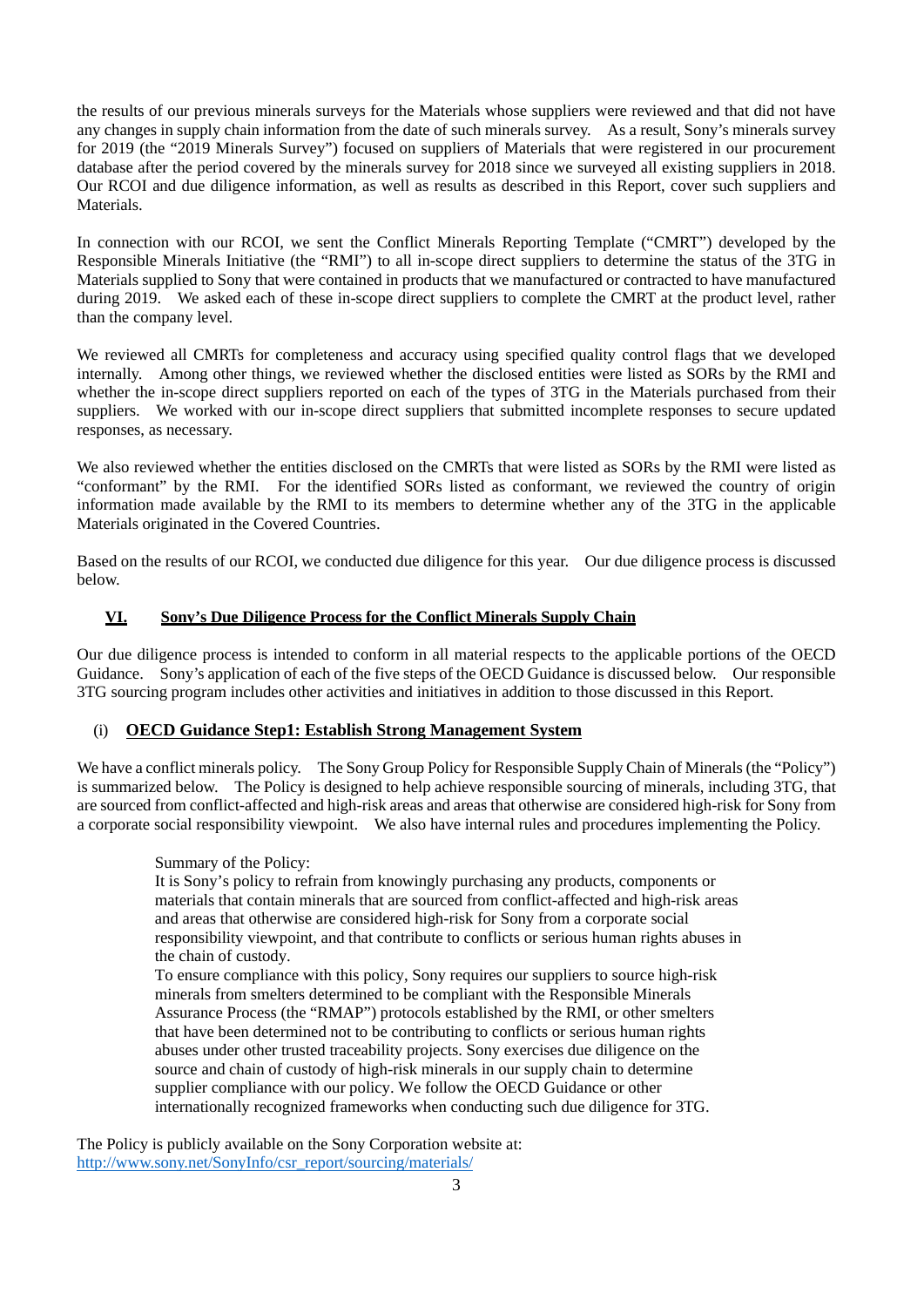In addition, the Policy is distributed to relevant suppliers at the time of on-boarding and periodically thereafter.

We also have incorporated the requirements of our Policy into the Sony Supply Chain Code of Conduct, which is applicable to all our electronics product suppliers and has been incorporated into separate written contracts with many of them. The Sony Supply Chain Code of Conduct is publicly available on the Sony Corporation website at [http://www.sony.net/SonyInfo/csr\\_report/sourcing/supplychain/index.html.](http://www.sony.net/SonyInfo/csr_report/sourcing/supplychain/index.html)

Sony's Senior Executive in charge of Procurement has overall responsibility for implementation of the Policy and our responsible supply chain processes. The Corporate Executive in charge of Procurement, who reports to the Senior Executive in charge of Procurement, also has responsibility for overseeing compliance with the Policy and our efforts toward conflict-free 3TG sourcing. We also have a cross-functional task force to support Sony's responsible sourcing activities (the "Task Force"). Under the Policy and our internal rules and procedures implementing the Policy, the Task Force is responsible for assessing the progress of our compliance program and identifying steps to meet our compliance obligations. It is also responsible for training other internal stakeholders on their roles and responsibilities related to implementing and supporting Sony's responsible sourcing program.

To further support our compliance efforts, we utilize the services of outside specialists, such as an accounting firm consultant and/or outside counsel, on an as-needed basis.

In order to ensure the Policy is implemented appropriately, we have established a system of transparency, information collection and control over the supply chain, including the RCOI and due diligence procedures described below. As part of this system, we utilize the CMRT to collect information on the 3TG in our in-scope products and the in-scope direct suppliers' related compliance program status. We ask in-scope direct suppliers to respond to the CMRT at the product level, rather than at the company level, in order to obtain information specific to the supply chains of our products. Sony requests all in-scope direct suppliers to comply with the Policy requirements on responsible sourcing, to fully cooperate with our due diligence efforts described in this Report, and to establish and implement their own policy and management structure to help achieve responsible sourcing of 3TG in accordance with the terms of the Policy. Later in this Report, we discuss our strategy for responding to identified risks.

We provide training and/or other relevant materials to help suppliers understand the Policy and to assist them with meeting our 3TG due diligence and related compliance efforts annually prior to our minerals survey. We also provide training to relevant employees on our policies and procedures relating to the sourcing of 3TG annually.

As a grievance mechanism, we maintain a hotline to allow any interested party to voice concerns regarding the circumstances of mineral extraction, trade, handling and/or exports from conflict-affected and other high-risk areas. We also participated in industry efforts to develop specific grievance mechanisms for conflict minerals-related issues, including those of the Public-Private Alliance for Responsible Minerals Trade ("PPA") and the RMI. We also recognize the RMI's online grievance mechanism as a valid source of SOR- or mine-level grievances.

# (ii) **OECD Guidance Step2: Identify and Assess Risks in the Supply Chain**

We surveyed all in-scope direct suppliers to determine the status of any 3TG in Materials supplied to Sony and that were contained in products that we manufactured or contracted to have manufactured during 2019. We utilized the CMRT survey tool to collect this information and asked the suppliers to respond to the CMRT at their product level, rather than at the company level. We followed up with in-scope direct suppliers that did not respond to our request on a timely basis.

We reviewed these CMRTs to determine whether any of the 3TG in our in-scope electronic products may have originated in the Covered Countries or were from recycled or scrap sources and otherwise to identify the 3TG SORs in our supply chain. We reviewed all CMRTs for completeness and accuracy, including whether entities identified as SORs are actually SORs and whether the relevant Materials contained the particular minerals reported by the supplier. We worked with suppliers to secure updated responses, as necessary.

We compared the SORs identified in CMRTs by in-scope direct suppliers against the lists of SOR facilities that have been validated as a RMAP conformant smelter for tantalum, tin, tungsten and gold and/or have been validated by London Bullion Market Association and/or the Responsible Jewellery Council for gold, as published by the RMI, and against the more detailed country of origin data made available by the RMI to its members. We also screened the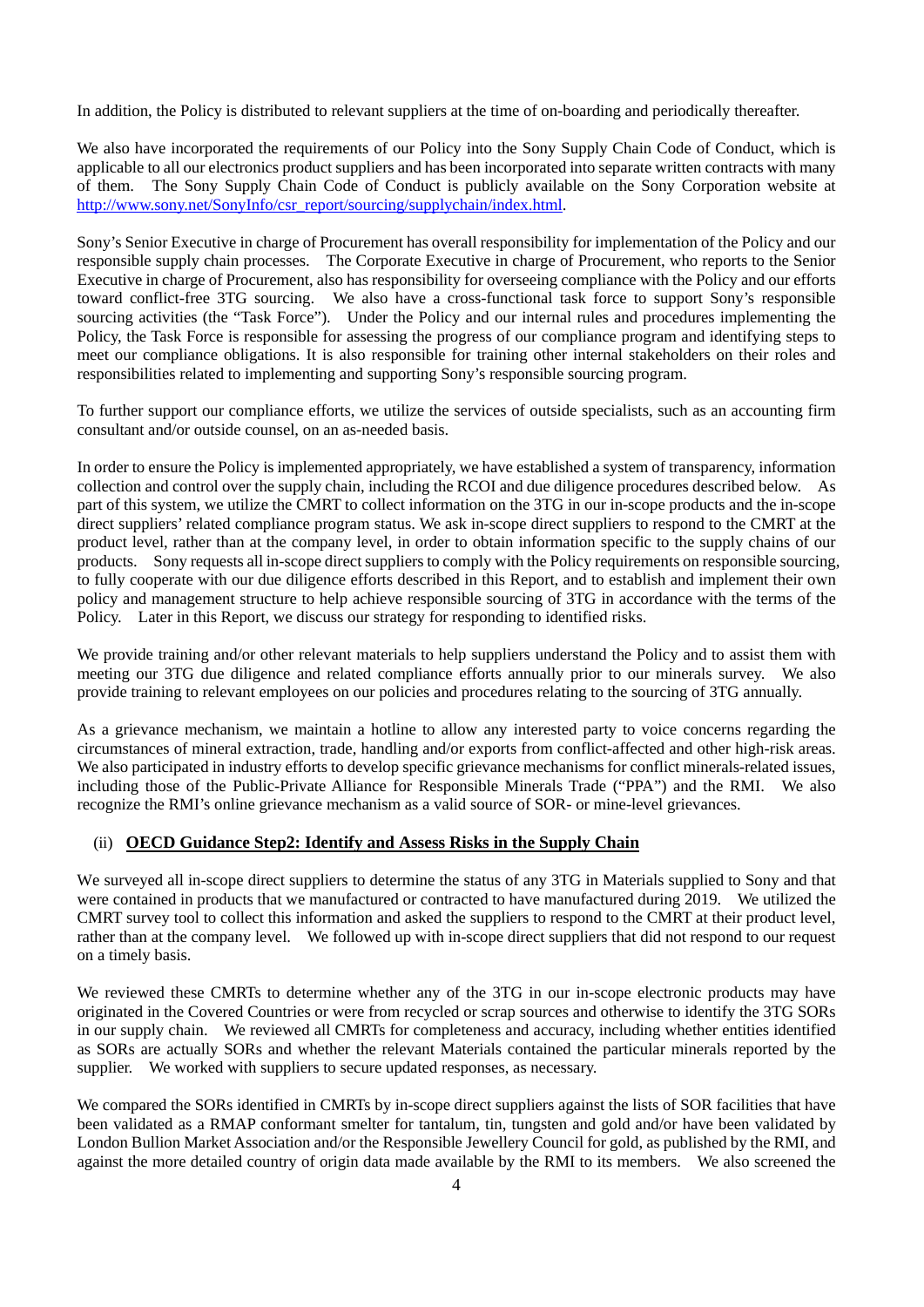named SORs utilizing a third-party screening tool to help assure that none of the named SORs were included on the United States Office of Foreign Assets Control sanctions lists.

In addition, if an in-scope direct supplier specified in its CMRT that it sourced from SOR(s) that are not listed as conformant and that are unwilling to undergo an RMAP assessment, we asked the supplier to take the following actions, in order to mitigate possible risks to our supply chain:

- Reconfirm whether the Materials such supplier actually supplied to Sony are sourced from SORs not listed as conformant;
- Encourage SORs not listed as conformant in their supply chains to undergo the RMAP assessment process, and;
- Remove SORs not listed as conformant that are unwilling to undergo an RMAP assessment from our supply chain.

During the 2019 Minerals Survey, 88 in-scope direct suppliers specified that they sourced from SORs that were not listed as conformant and that were unwilling to undergo an RMAP assessment in their CMRT. We asked such suppliers to take the above actions. As a result of our requests, 38 in-scope direct suppliers declared that they actually did not source from SORs that were not listed as conformant. 22 in-scope direct suppliers answered that they will take the requested actions helping to improve our responsible sourcing initiatives. We are still in communication with the rest of specified suppliers and will continue necessary follow-ups.

# (iii) **OECD Guidance Step3: Design and Implement a Strategy to Respond to Identified Risks**

We provide progress reports to our Senior Executives in charge of Procurement and CSR summarizing information gathered from our in-scope direct suppliers during our RCOI and due diligence processes, as well as results of our risk assessment and status of our risk mitigation efforts. Based on their feedback, the Task Force reviews and improves our due diligence measures and risk mitigation plans every year.

As part of our risk management plan, each member of Responsible Management, by him/herself or through investigators appointed by and under the oversight of Responsible Management, reviewed all CMRTs received from their in-scope direct suppliers to identify the source of each supplier's declared 3TG and any conflict sourcing-related risk identified for each such supplier. In addition to the above review, a member of the Task Force randomly checked the CMRTs. The CMRTs were reviewed for specified quality control issues and red flags.

Risks identified for the 2019 Minerals Survey include:

- Failure of in-scope direct suppliers to respond to the CMRT request despite multiple requests and follow up attempts made by Sony;
- Failure of in-scope direct suppliers to identify all SORs in their supply chain despite multiple requests to identify all SORs in their supply chain for Material used for Sony;
- A supplier's failure to adopt a conflict-free sourcing policy that is consistent with the Policy, including failure to respond to our request for revision of such supplier's policy;
- Failure of in-scope direct suppliers to promote the use of 3TG sourced from RMAP conformant SORs; and
- Failure of in-scope direct suppliers to encourage SORs to participate in the RMAP and become conformant to the extent not already conformant.

To help mitigate these risks for the 2019 Minerals Survey, we sent a letter to each in-scope direct supplier to which at least one of the foregoing identified risks applied for our minerals survey for 2018, asking the supplier to remediate the risk for 2019 Minerals Survey. As a result of such request, the response rate for 2019 Minerals Survey has improved from our minerals survey for 2018. In light of thisimprovement, we believe that this approach is effective, and we intend to follow a similar process based on the result of the 2019 Minerals Survey.

Our remediation plan is determined by the particular identified risk. Some of our remediation activities for the 2019 reporting year include contacting and directly visiting the in-scope direct supplier to request a response or verify the accuracy of the supplier's CMRT, identification of alternative SORs from which to source 3TG, increasing use of 3TG sourced from conformant SORs, and requiring the supplier to adopt a 3TG sourcing policy consistent with the Policy and/or encourage SORs to become conformant.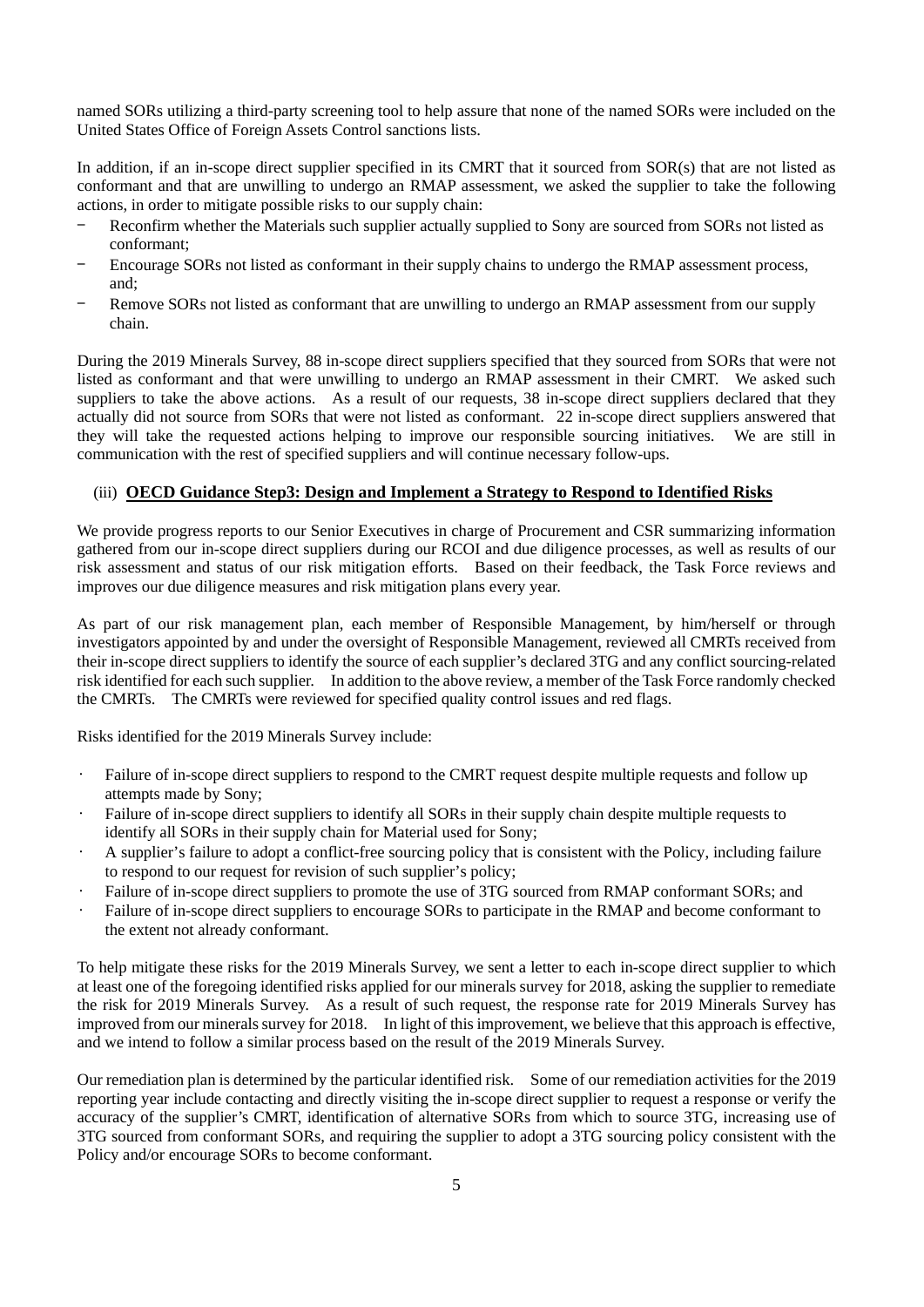In addition, as a member of the RMI Smelter Engagement Team, we also directly contacted all SORs not listed as conformant or currently undergoing an RMAP assessment, requesting they undergo that process.

Through our participation in the RMI, we are also on an ongoing basis monitoring developments in responsible 3TG sourcing and making adjustments to our compliance procedures as appropriate.

If an in-scope direct supplier does not cooperate with a remediation request and/or we do not see an acceptable improvement by such supplier despite numerous requests and reminders, we may, among other things, take further actions to achieve conflict-free sourcing over time, including, without limitation, cancelling the supplier's contract or implementing a phased-in termination of the business relationship by stopping new orders with an approval by the Senior Executive in charge of Procurement.

# (iv) **OECD Guidance Step4: Independent Third-party Audit of Supply Chain Due Diligence at Identified Points in the Supply Chain.**

Sony is a member of the RMI and in connection with our due diligence, we utilized information made available by the RMI concerning independent third party assessments of SORs to assess SOR due diligence, to determine whether the SOR is conformant and to determine the source of the 3TG processed by the SOR.

In order to encourage all SORs in our supply chain to undergo an RMAP assessment, we also made a donation in 2019 to "The Initial Audit Fund" managed by the RMI, which encourages SORs to participate in the RMAP by paying for the costs of their initial audit.

In addition to the RMI's initiatives, Sony participates in other industry-driven multi-stakeholder programs and alliances that seek to implement and/or enhance chain of custody transparency and supply chain traceability, identify upstream actors in the supply chain and identify, prevent or mitigate the adverse impact associated with 3TG mineral extraction in conflict-affected and other high-risk areas:

- Sony has been a financial sponsor and active participant in the PPA, an initiative spearheaded by the United States Department of State and the United States Agency for International Development since 2012. Sony also continues to support other RMI activities such as visiting the Democratic Republic of the Congo and Rwanda as part of a PPA delegation in 2019 and discussing with local key stakeholders the importance of a credible due diligence systems.
- Sony is a longstanding member of the Responsible Business Alliance (the "RBA"), an organization devoted to improving social and environmental conditions in electronic manufacturing supply chains. The RBA has established a Code of Conduct that codifies standard expectations of electronics supply chains regarding 3TG. The Sony Supply Chain Code of Conduct is based on the RBA Code of Conduct.
- Sony is a member of the Japan Electronics and Information Technology Industries Association ("JEITA") and JEITA's Responsible Minerals Trade Working Group, and in connection therewith discusses with relevant stakeholders industry agendas and helps develops tools to facilitate investigations using CMRT.

# (v) **OECD Guidance Step5: Report on Supply Chain Due Diligence**

Sony discloses our supply chain due diligence and its management. Sony's Policy and other responsible sourcing information, including the Sony Supply Chain Code of Conduct, are available on our external website. [http://www.sony.net/SonyInfo/csr\\_report/sourcing/materials/](http://www.sony.net/SonyInfo/csr_report/sourcing/materials/)

As required by the Conflict Minerals Rule, we file this Report, and the Form SD of which it is a part, annually with the SEC. This Report is also publicly available on our website, at [https://www.sony.net/SonyInfo/IR/library/ConflictMineralsReport2019.pdf](https://www.sony.net/SonyInfo/IR/library/ConflictMineralsReport2018.pdf%5bto)

# **VII. Results of Due Diligence Measures**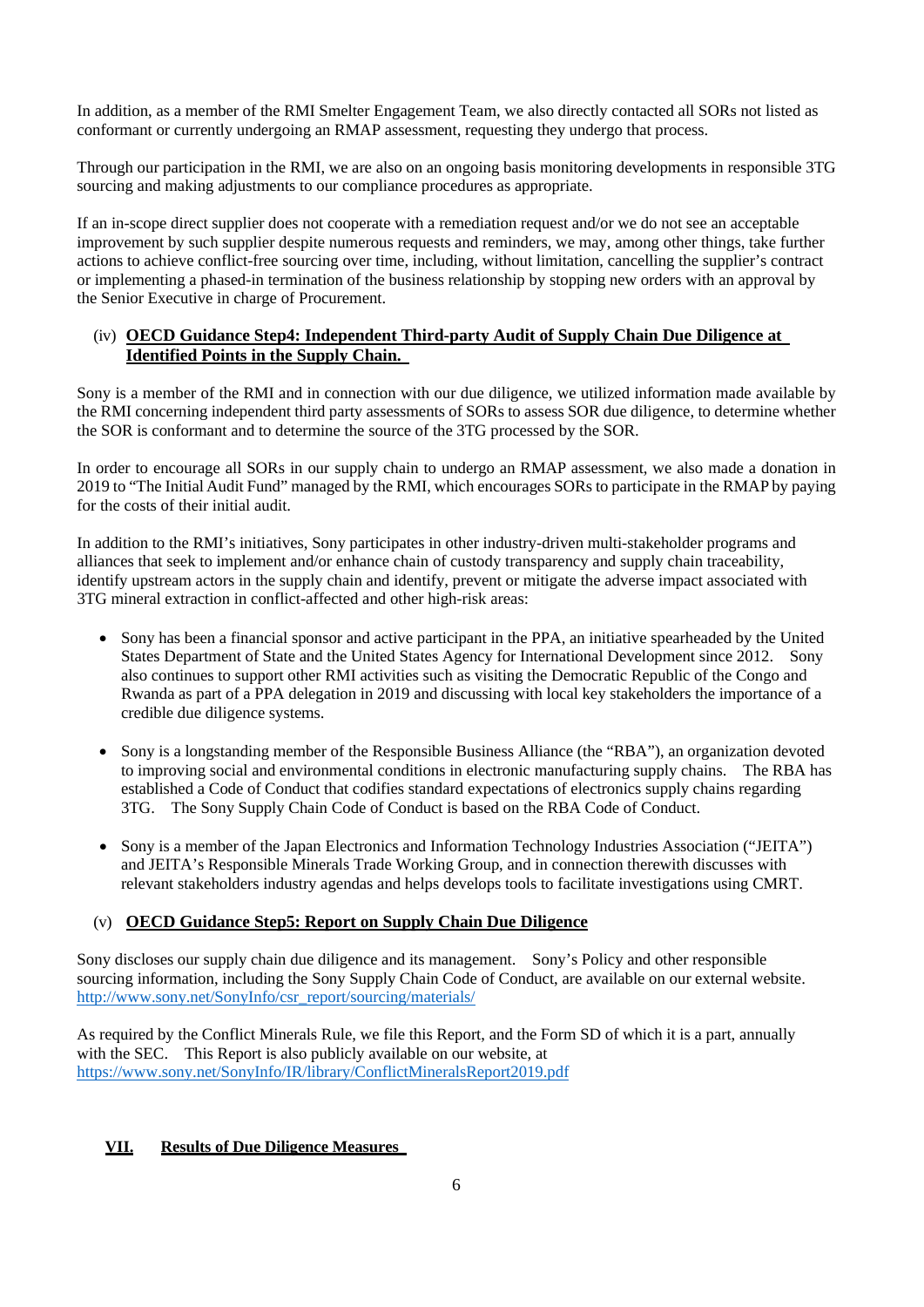As a result of the RCOI and due diligence processes described earlier in this Report, we identified some of the locations of origin of the 3TG in Materials used in products that we manufactured or contracted to have manufactured in 2019. These locations of origin are set forth on the attached Annex I. Sony determined it had insufficient information to conclude either (i) that there was no reason to believe that any of its necessary 3TG originated in the Covered Countries, or (ii) that all of its necessary 3TG came from recycled or scrap sources. Therefore, Sony conducted due diligence as described in Section VI above pursuant to the Conflict Minerals Rule.

For the 2019 Minerals Survey, the response rate of CMRT from our in-scope direct suppliers was around 90% and the SORs identified by them through Sony's RCOI and due diligence fell into the categories detailed below. We compared the SORs listed below against the list of compliant and active SORs published by the RMI on its website, as of February 28, 2020 (the "Smelter Reference List"):

- (i) Our in-scope direct suppliers identified a total of 326 SORs as potential sources of 3TG in Materials supplied to Sony that were reported to be in our supply chain at some point during 2019. The locations of the SORs that our in-scope direct suppliers identified and reported are listed in Annex II.
	- a. Of those 326 SORs, 270 SORs were RMAP conformant or actively undergoing an RMAP assessment. Further information, by mineral, concerning the identified SORs and their assessment status are as follows:

|                    | <b>Total Number of</b> | <b>RMAP Conformant</b> | <b>Not listed as RMAP</b>   |
|--------------------|------------------------|------------------------|-----------------------------|
|                    | <b>SORs</b>            | or "active" SORs*      | conformant or "active" SORs |
| Gold               | 153                    | 107                    |                             |
| <b>Tantalum</b>    | 40                     | 40                     |                             |
| Tin                | 87                     | 78                     |                             |
| <b>Tungsten</b>    | 46                     | 45                     |                             |
| <b>Grand Total</b> | 326                    | 270                    |                             |

\*Including SORs which temporarily ceased operation in 2019.





RMAP Conformant or Active RMAP Non-conformant

7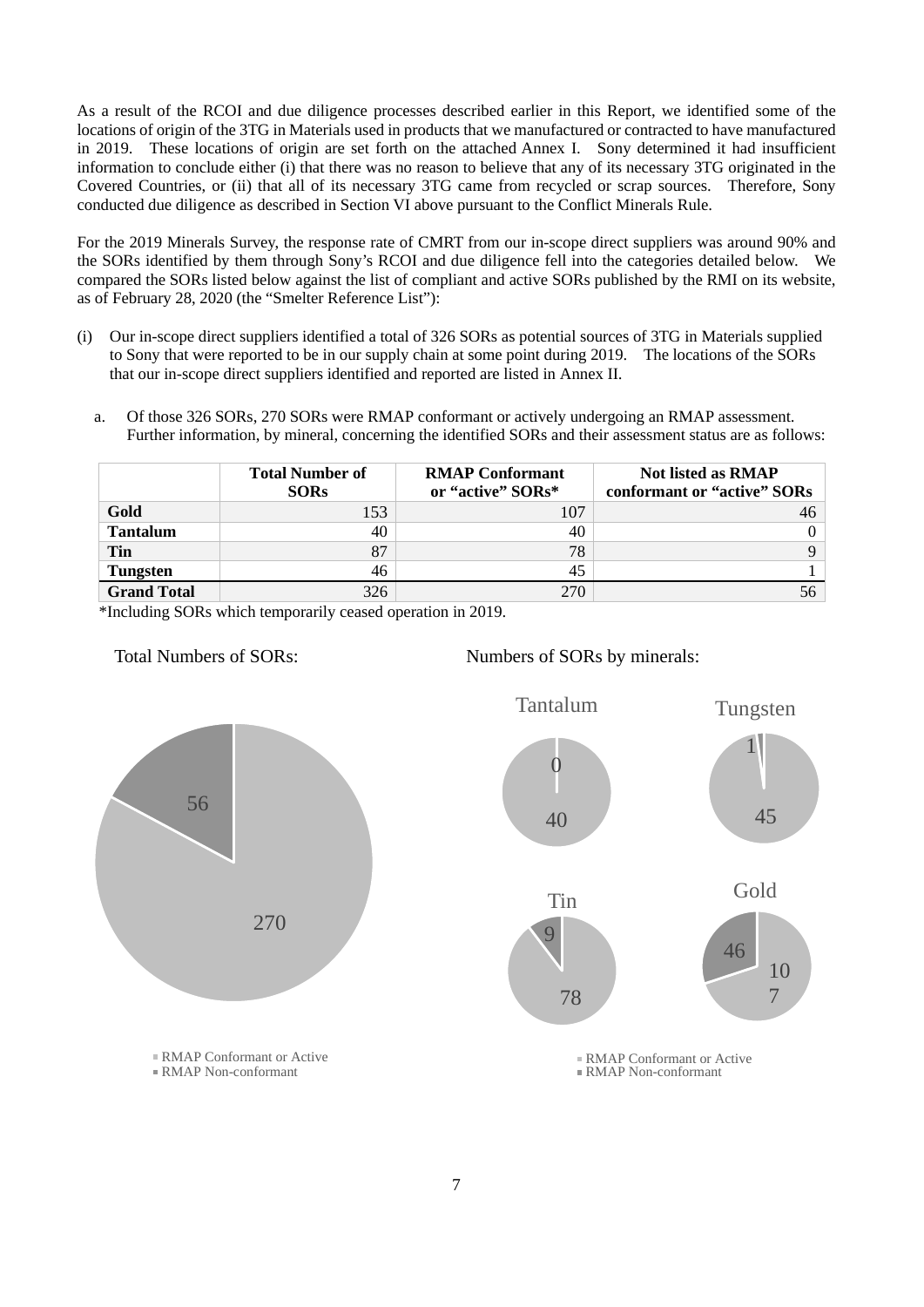- b. Our suppliers identified 88 SORs in our supply chain that according to information made available by the RMI to its members, sourced gold, tantalum and/or tin from the Covered Countries. Each of those SORs is an RMAP conformant SOR according to the RMI.
- c. The remaining 56 SORs identified by our suppliers were neither RMAP conformant nor active in the assessment process. Of these, we were unable to determine the location of 29 SORs, and/or the locations or mine of origin of the 3TG sourced from these SORs. According to information received from our inscope direct suppliers, none of these SORs was located in or sourced from a Covered Country. For these SORs, we took the risk mitigation steps discussed earlier in this Report.
- (ii) Based on the product-level information provided by our in-scope direct suppliers and our own due diligence efforts, including comparing that information against the above Smelter Reference List, we believe that the SORs that may have been used to process the 3TG minerals in our in-scope products in 2019 include the SORs listed in Annex II.
- (iii) Some in-scope direct suppliers did not identify the SORs that were the source of 3TG in the Materials they supplied to Sony (or indicate whether the 3TG came from scrap or recycled sources). Such suppliers include (a) those that did not respond or returned incomplete or inconsistent responses to the CMRT and (b) those that responded that they did not have information about the SORs in their supply chain. For these suppliers, we will take the risk mitigation steps discussed earlier in this Report.

Sony's due diligence did not reveal that any 3TG used in our electronics products was sourced from a Covered Country, except for those sourced through RMAP conformant SORs. However, Sony nevertheless concluded in good faith for 2019 that it lacks sufficient information to determine the location or mine of origin of a portion of the 3TG in our electronics products.

# **VIII. Additional Efforts to Mitigate Risks in our Supply Chain and Improve Due Diligence**

With respect to in-scope direct suppliers that did not respond to our CMRT request, Responsible Management will take appropriate actions over the next year to promote responsible 3TG sourcing. These actions may include, among others, visiting the suppliers directly to stress the importance of responding to our information requests and complying with our Policy, reminding the suppliers to source materials from RMAP conformant SORs and reviewing the business relationship with the supplier, which may result in cancelling the supplier's contract or implementing a phased-in termination of the business relationship by stopping new orders.

In addition to 3TG, we also have separate due diligence measures for cobalt which is designated as a high-risk mineral for Sony under the Sony Group Policy for Responsible Supply Chain of Minerals.

A discussion of our overall efforts relating to the responsible sourcing of high-risk minerals, is also publicly available on our website at: [http://www.sony.net/SonyInfo/csr\\_report/sourcing/](http://www.sony.net/SonyInfo/csr_report/sourcing/materials/)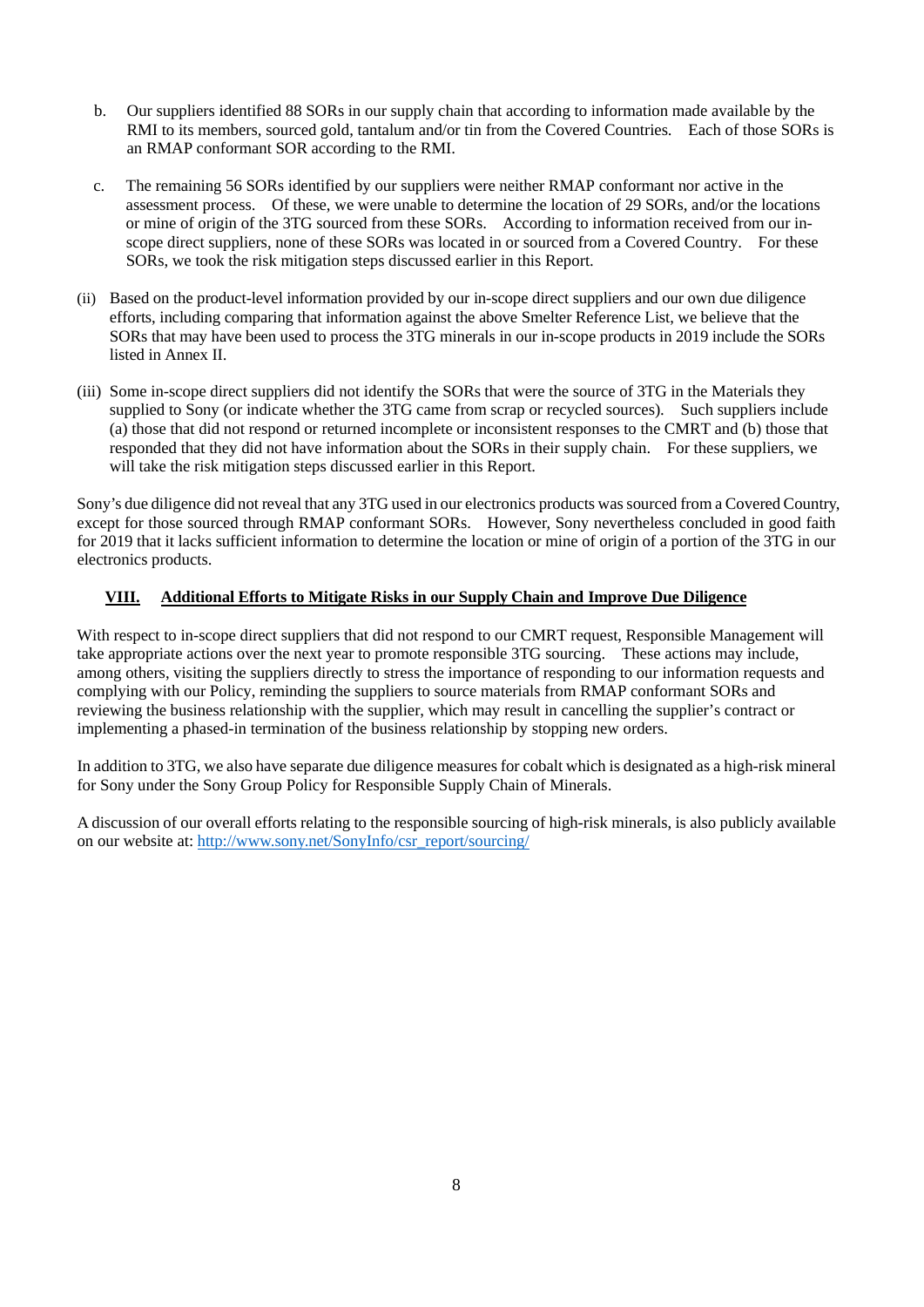# **Annex I**

## **Possible locations of origin of 3TG origin, based on the SORs identified by in-scope direct suppliers focused in the 2019 Minerals Survey are as follows:**

Argentina, Australia, Austria, Benin, Bolivia, Brazil, Burundi, Chile, China, Colombia, Democratic Republic of Congo, Ecuador, Eritrea, Ethiopia, France, Guinea, India, Indonesia, Japan, Laos, Madagascar, Malaysia, Mali, Mauritania, Mongolia, Mozambique, Myanmar, Nicaragua, Niger, Nigeria, Peru, Portugal, Russian Federation, Rwanda, Sierra Leone, Somaliland, South Africa, Spain, Swaziland, Taiwan, Tanzania, Thailand, Togo, Uganda, United Kingdom of Great Britain and Northern Ireland, United States of America, Uzbekistan, Venezuela, Vietnam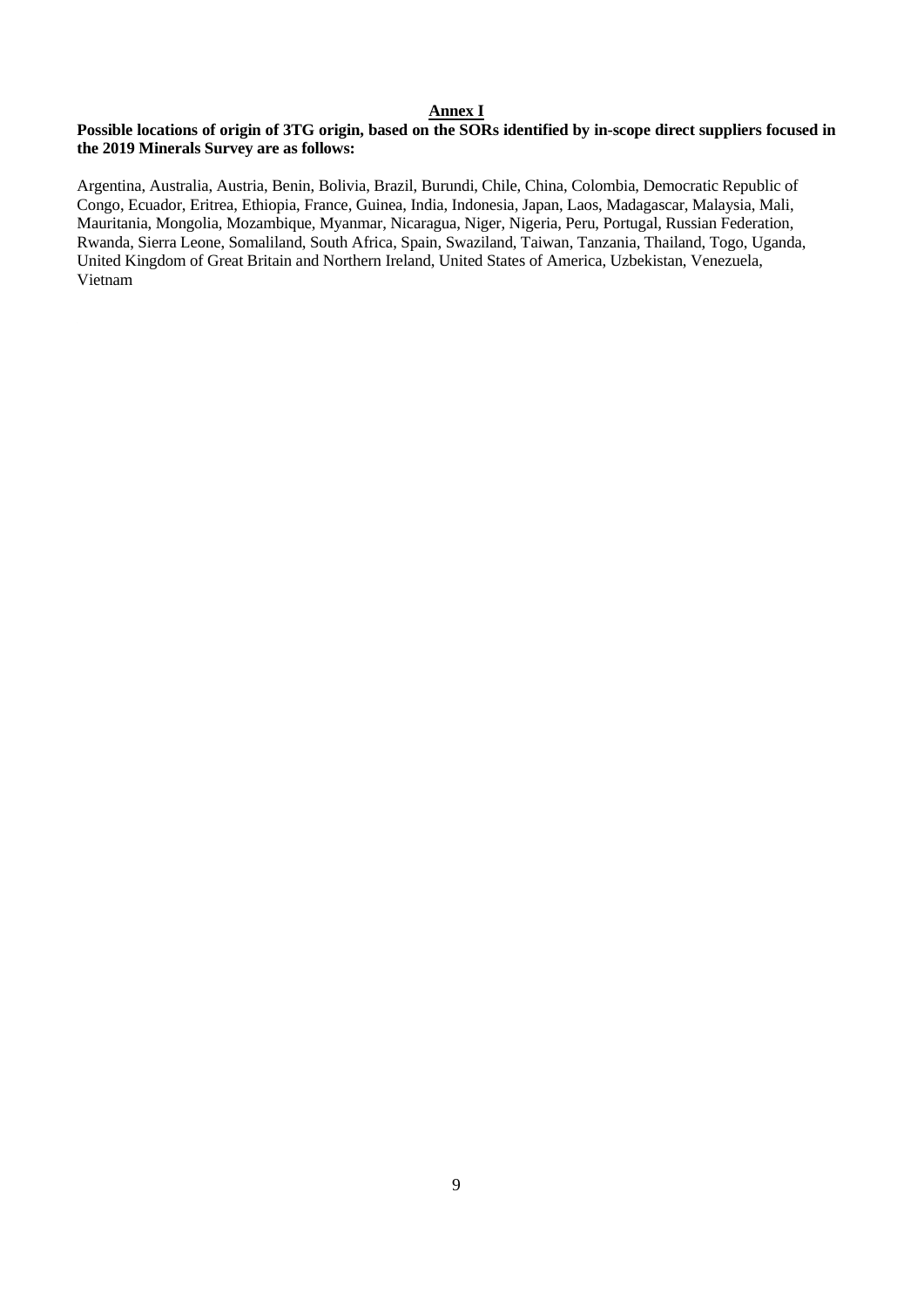# **Annex II**

**The SORs identified by in-scope direct suppliers that may have been used to process the 3TG minerals in our electronics products include the following (status is as of February 29, 2020):**

| Subject<br>Mineral | Company                                                            | Locations                   |
|--------------------|--------------------------------------------------------------------|-----------------------------|
| Gold               | 8853 S.p.A.                                                        | <b>ITALY</b>                |
| Gold               | <b>Advanced Chemical Company</b>                                   | UNITED STATES OF AMERICA    |
| Gold               | Aida Chemical Industries Co., Ltd.                                 | <b>JAPAN</b>                |
| Gold               | Al Etihad Gold Refinery DMCC                                       | <b>UNITED ARAB EMIRATES</b> |
| Gold               | Allgemeine Gold-und Silberscheideanstalt A.G.                      | <b>GERMANY</b>              |
| Gold               | Almalyk Mining and Metallurgical Complex (AMMC)                    | <b>UZBEKISTAN</b>           |
| Gold               | AngloGold Ashanti Corrego do Sitio Mineracao                       | <b>BRAZIL</b>               |
| Gold               | Argor-Heraeus S.A.                                                 | <b>SWITZERLAND</b>          |
| Gold               | Asahi Pretec Corp.                                                 | <b>JAPAN</b>                |
| Gold               | Asahi Refining Canada Ltd.                                         | <b>CANADA</b>               |
| Gold               | Asahi Refining USA Inc.                                            | UNITED STATES OF AMERICA    |
| Gold               | Asaka Riken Co., Ltd.                                              | <b>JAPAN</b>                |
| Gold               | <b>AU Traders and Refiners</b>                                     | <b>SOUTH AFRICA</b>         |
| Gold               | Aurubis AG                                                         | <b>GERMANY</b>              |
| Gold               | <b>Bangalore Refinery</b>                                          | <b>INDIA</b>                |
| Gold               | Bangko Sentral ng Pilipinas (Central Bank of the<br>Philippines)   | <b>PHILIPPINES</b>          |
| Gold               | <b>Boliden AB</b>                                                  | <b>SWEDEN</b>               |
| Gold               | C. Hafner GmbH + Co. KG                                            | <b>GERMANY</b>              |
| Gold               | CCR Refinery - Glencore Canada Corporation                         | <b>CANADA</b>               |
| Gold               | Cendres + Metaux S.A.                                              | <b>SWITZERLAND</b>          |
| Gold               | Chimet S.p.A.                                                      | <b>ITALY</b>                |
| Gold               | Chugai Mining                                                      | <b>JAPAN</b>                |
| Gold               | <b>DODUCO</b> Contacts and Refining GmbH                           | <b>GERMANY</b>              |
| Gold               | Dowa                                                               | <b>JAPAN</b>                |
| Gold               | DS PRETECH Co., Ltd.                                               | KOREA, REPUBLIC OF          |
| Gold               | DSC (Do Sung Corporation)                                          | KOREA, REPUBLIC OF          |
| Gold               | Eco-System Recycling Co., Ltd.                                     | <b>JAPAN</b>                |
| Gold               | <b>Emirates Gold DMCC</b>                                          | <b>UNITED ARAB EMIRATES</b> |
| Gold               | Geib Refining Corporation                                          | UNITED STATES OF AMERICA    |
| Gold               | Gold Refinery of Zijin Mining Group Co., Ltd.                      | <b>CHINA</b>                |
| Gold               | HeeSung Metal Ltd.                                                 | KOREA, REPUBLIC OF          |
| Gold               | Heimerle + Meule GmbH                                              | <b>GERMANY</b>              |
| Gold               | Heraeus Metals Hong Kong Ltd.                                      | <b>CHINA</b>                |
| Gold               | Heraeus Precious Metals GmbH & Co. KG                              | <b>GERMANY</b>              |
| Gold               | Inner Mongolia Qiankun Gold and Silver Refinery<br>Share Co., Ltd. | <b>CHINA</b>                |
| Gold               | Ishifuku Metal Industry Co., Ltd.                                  | <b>JAPAN</b>                |

# ・**Listed as an RMAP conformant SOR by the RMI**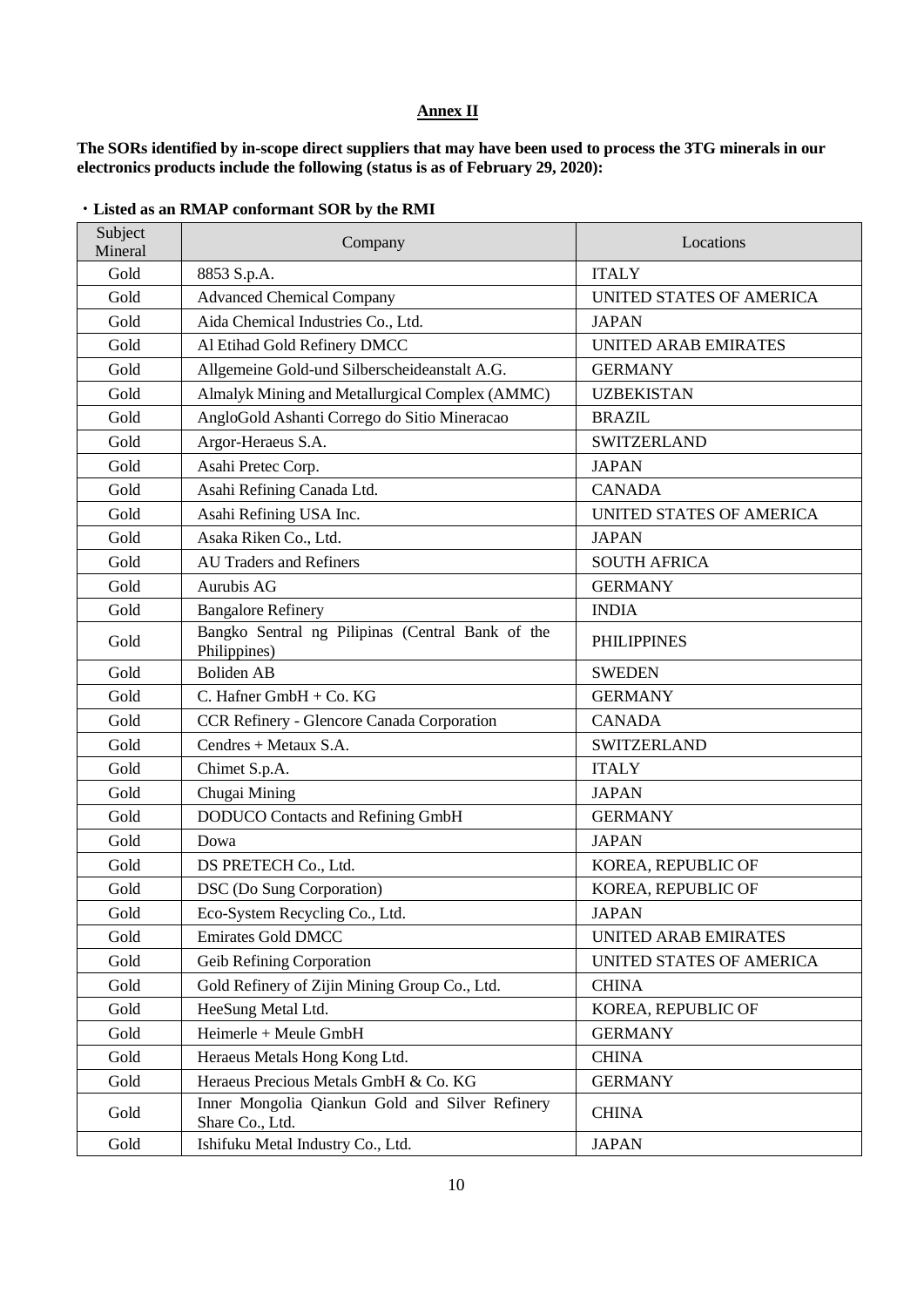| Subject<br>Mineral | Company                                                                               | Locations                       |
|--------------------|---------------------------------------------------------------------------------------|---------------------------------|
| Gold               | <b>Istanbul Gold Refinery</b>                                                         | <b>TURKEY</b>                   |
| Gold               | Italpreziosi                                                                          | <b>ITALY</b>                    |
| Gold               | Japan Mint                                                                            | <b>JAPAN</b>                    |
| Gold               | Jiangxi Copper Co., Ltd.                                                              | <b>CHINA</b>                    |
| Gold               | <b>JSC</b> Uralelectromed                                                             | <b>RUSSIAN FEDERATION</b>       |
| Gold               | JX Nippon Mining & Metals Co., Ltd.                                                   | <b>JAPAN</b>                    |
| Gold               | Kazzinc                                                                               | <b>KAZAKHSTAN</b>               |
| Gold               | Kennecott Utah Copper LLC                                                             | <b>UNITED STATES OF AMERICA</b> |
| Gold               | KGHM Polska Miedz Spolka Akcyjna                                                      | <b>POLAND</b>                   |
| Gold               | Kojima Chemicals Co., Ltd.                                                            | <b>JAPAN</b>                    |
| Gold               | Korea Zinc Co., Ltd.                                                                  | KOREA, REPUBLIC OF              |
| Gold               | Kyrgyzaltyn JSC                                                                       | <b>KYRGYZSTAN</b>               |
| Gold               | L'Orfebre S.A.                                                                        | <b>ANDORRA</b>                  |
| Gold               | LS-NIKKO Copper Inc.                                                                  | KOREA, REPUBLIC OF              |
| Gold               | <b>Marsam Metals</b>                                                                  | <b>BRAZIL</b>                   |
| Gold               | Materion                                                                              | <b>UNITED STATES OF AMERICA</b> |
| Gold               | Matsuda Sangyo Co., Ltd.                                                              | <b>JAPAN</b>                    |
| Gold               | Metalor Technologies (Hong Kong) Ltd.                                                 | <b>CHINA</b>                    |
| Gold               | Metalor Technologies (Singapore) Pte., Ltd.                                           | <b>SINGAPORE</b>                |
| Gold               | Metalor Technologies (Suzhou) Ltd.                                                    | <b>CHINA</b>                    |
| Gold               | Metalor Technologies S.A.                                                             | <b>SWITZERLAND</b>              |
| Gold               | Metalor USA Refining Corporation                                                      | UNITED STATES OF AMERICA        |
| Gold               | Metalurgica Met-Mex Penoles S.A. De C.V.                                              | <b>MEXICO</b>                   |
| Gold               | Mitsubishi Materials Corporation                                                      | <b>JAPAN</b>                    |
| Gold               | Mitsui Mining and Smelting Co., Ltd.                                                  | <b>JAPAN</b>                    |
| Gold               | MMTC-PAMP India Pvt., Ltd.                                                            | <b>INDIA</b>                    |
| Gold               | Moscow Special Alloys Processing Plant                                                | <b>RUSSIAN FEDERATION</b>       |
| Gold               | Nadir Metal Rafineri San. Ve Tic. A.S.                                                | <b>TURKEY</b>                   |
| Gold               | Nihon Material Co., Ltd.                                                              | <b>JAPAN</b>                    |
| Gold               | Osterreichische<br>Ogussa<br>Gold-<br>Silber-<br>und<br>Scheideanstalt GmbH           | <b>AUSTRIA</b>                  |
| Gold               | Ohura Precious Metal Industry Co., Ltd.                                               | <b>JAPAN</b>                    |
| Gold               | <b>OJSC "The Gulidov Krasnoyarsk Non-Ferrous Metals</b><br>Plant" (OJSC Krastsvetmet) | <b>RUSSIAN FEDERATION</b>       |
| Gold               | <b>OJSC Novosibirsk Refinery</b>                                                      | <b>RUSSIAN FEDERATION</b>       |
| Gold               | PAMP S.A.                                                                             | <b>SWITZERLAND</b>              |
| Gold               | Planta Recuperadora de Metales SpA                                                    | <b>CHILE</b>                    |
| Gold               | Prioksky Plant of Non-Ferrous Metals                                                  | <b>RUSSIAN FEDERATION</b>       |
| Gold               | PT Aneka Tambang (Persero) Tbk                                                        | <b>INDONESIA</b>                |
| Gold               | PX Precinox S.A.                                                                      | <b>SWITZERLAND</b>              |
| Gold               | Rand Refinery (Pty) Ltd.                                                              | <b>SOUTH AFRICA</b>             |
| Gold               | REMONDIS PMR B.V.                                                                     | <b>NETHERLANDS</b>              |
| Gold               | Royal Canadian Mint                                                                   | <b>CANADA</b>                   |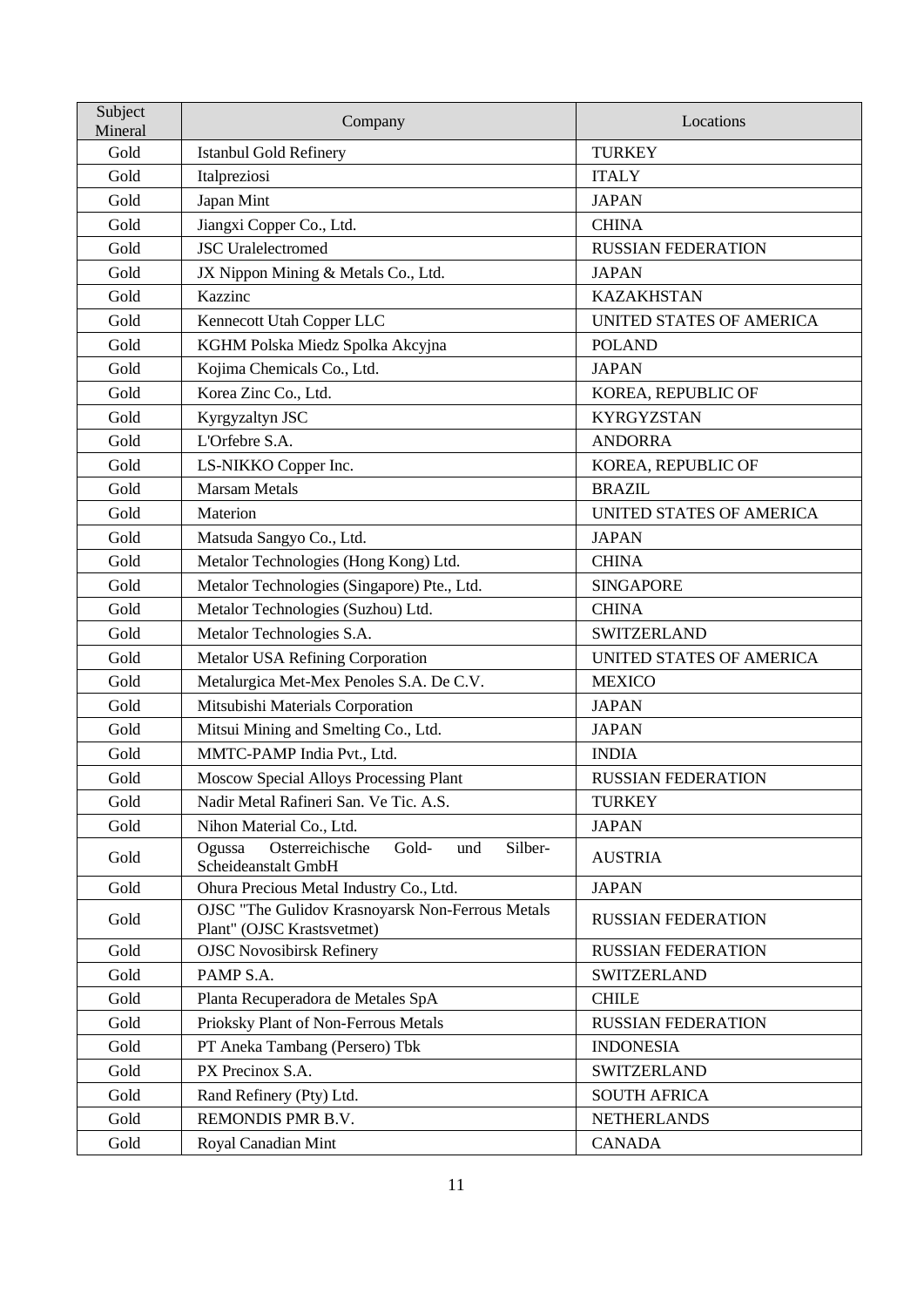| Subject<br>Mineral | Company                                                               | Locations                 |
|--------------------|-----------------------------------------------------------------------|---------------------------|
| Gold               | <b>SAAMP</b>                                                          | <b>FRANCE</b>             |
| Gold               | Safimet S.p.A                                                         | <b>ITALY</b>              |
| Gold               | <b>Samduck Precious Metals</b>                                        | KOREA, REPUBLIC OF        |
| Gold               | <b>SAXONIA Edelmetalle GmbH</b>                                       | <b>GERMANY</b>            |
| Gold               | SEMPSA Joyeria Plateria S.A.                                          | <b>SPAIN</b>              |
| Gold               | Shandong Zhaojin Gold & Silver Refinery Co., Ltd.                     | <b>CHINA</b>              |
| Gold               | Sichuan Tianze Precious Metals Co., Ltd.                              | <b>CHINA</b>              |
| Gold               | Singway Technology Co., Ltd.                                          | TAIWAN, PROVINCE OF CHINA |
| Gold               | Smelter not listed                                                    | <b>JAPAN</b>              |
| Gold               | Smelter not listed                                                    | <b>JAPAN</b>              |
| Gold               | SOE Shyolkovsky Factory of Secondary Precious<br>Metals               | <b>RUSSIAN FEDERATION</b> |
| Gold               | Solar Applied Materials Technology Corp.                              | TAIWAN, PROVINCE OF CHINA |
| Gold               | Sumitomo Metal Mining Co., Ltd.                                       | <b>JAPAN</b>              |
| Gold               | SungEel HiMetal Co., Ltd.                                             | KOREA, REPUBLIC OF        |
| Gold               | T.C.A S.p.A                                                           | <b>ITALY</b>              |
| Gold               | Tanaka Kikinzoku Kogyo K.K.                                           | <b>JAPAN</b>              |
| Gold               | The Refinery of Shandong Gold Mining Co., Ltd.                        | <b>CHINA</b>              |
| Gold               | Tokuriki Honten Co., Ltd.                                             | <b>JAPAN</b>              |
| Gold               | Torecom                                                               | KOREA, REPUBLIC OF        |
| Gold               | Umicore Brasil Ltda.                                                  | <b>BRAZIL</b>             |
| Gold               | <b>Umicore Precious Metals Thailand</b>                               | <b>THAILAND</b>           |
| Gold               | Umicore S.A. Business Unit Precious Metals Refining                   | <b>BELGIUM</b>            |
| Gold               | United Precious Metal Refining, Inc.                                  | UNITED STATES OF AMERICA  |
| Gold               | Valcambi S.A.                                                         | <b>SWITZERLAND</b>        |
| Gold               | Western Australian Mint (T/a The Perth Mint)                          | <b>AUSTRALIA</b>          |
| Gold               | <b>WIELAND Edelmetalle GmbH</b>                                       | <b>GERMANY</b>            |
| Gold               | Yamakin Co., Ltd.                                                     | <b>JAPAN</b>              |
| Gold               | Yokohama Metal Co., Ltd.                                              | <b>JAPAN</b>              |
| Gold               | Gold<br>Zhongjin<br>Zhongyuan<br>Smelter<br>of<br>Gold<br>Corporation | <b>CHINA</b>              |
| Tantalum           | Asaka Riken Co., Ltd.                                                 | <b>JAPAN</b>              |
| Tantalum           | Changsha South Tantalum Niobium Co., Ltd.                             | <b>CHINA</b>              |
| Tantalum           | D Block Metals, LLC                                                   | UNITED STATES OF AMERICA  |
| Tantalum           | Exotech Inc.                                                          | UNITED STATES OF AMERICA  |
| Tantalum           | F&X Electro-Materials Ltd.                                            | <b>CHINA</b>              |
| Tantalum           | FIR Metals & Resource Ltd.                                            | <b>CHINA</b>              |
| Tantalum           | Global Advanced Metals Aizu                                           | <b>JAPAN</b>              |
| Tantalum           | Global Advanced Metals Boyertown                                      | UNITED STATES OF AMERICA  |
| Tantalum           | Guangdong Zhiyuan New Material Co., Ltd.                              | <b>CHINA</b>              |
| Tantalum           | H.C. Starck Co., Ltd.                                                 | <b>THAILAND</b>           |
| Tantalum           | H.C. Starck Hermsdorf GmbH                                            | <b>GERMANY</b>            |
| Tantalum           | H.C. Starck Inc.                                                      | UNITED STATES OF AMERICA  |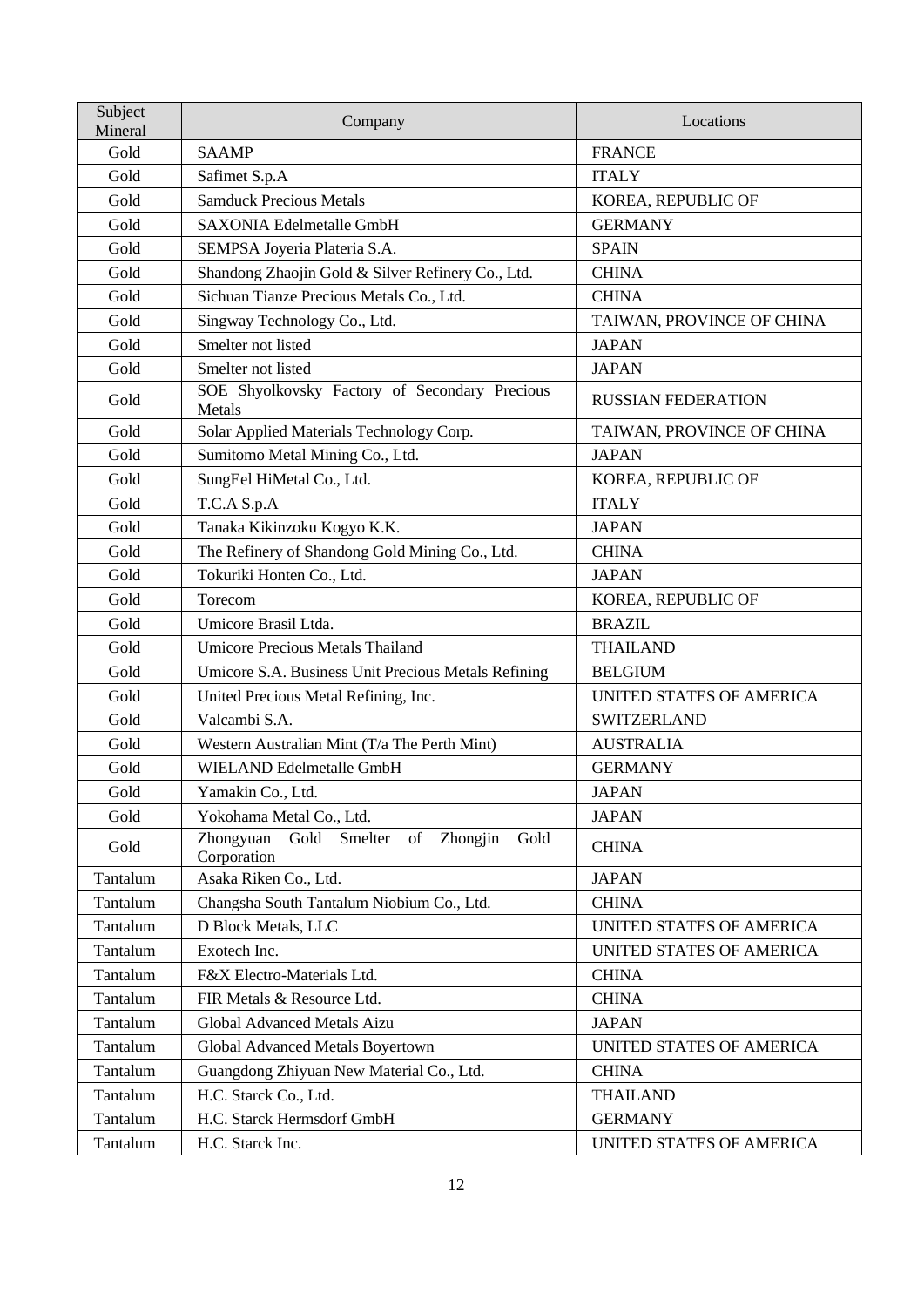| Subject<br>Mineral | Company                                                                          | Locations                                                         |
|--------------------|----------------------------------------------------------------------------------|-------------------------------------------------------------------|
| Tantalum           | H.C. Starck Ltd.                                                                 | <b>JAPAN</b>                                                      |
| Tantalum           | H.C. Starck Smelting GmbH & Co. KG                                               | <b>GERMANY</b>                                                    |
| Tantalum           | H.C. Starck Tantalum and Niobium GmbH                                            | <b>GERMANY</b>                                                    |
| Tantalum           | Hengyang King Xing Lifeng New Materials Co., Ltd.                                | <b>CHINA</b>                                                      |
| Tantalum           | Jiangxi Dinghai Tantalum & Niobium Co., Ltd.                                     | <b>CHINA</b>                                                      |
| Tantalum           | Jiangxi Tuohong New Raw Material                                                 | <b>CHINA</b>                                                      |
| Tantalum           | JiuJiang JinXin Nonferrous Metals Co., Ltd.                                      | <b>CHINA</b>                                                      |
| Tantalum           | Jiujiang Tanbre Co., Ltd.                                                        | <b>CHINA</b>                                                      |
| Tantalum           | Jiujiang Zhongao Tantalum & Niobium Co., Ltd.                                    | <b>CHINA</b>                                                      |
| Tantalum           | <b>KEMET Blue Metals</b>                                                         | <b>MEXICO</b>                                                     |
| Tantalum           | LSM Brasil S.A.                                                                  | <b>BRAZIL</b>                                                     |
| Tantalum           | Metallurgical Products India Pvt., Ltd.                                          | <b>INDIA</b>                                                      |
| Tantalum           | Mineracao Taboca S.A.                                                            | <b>BRAZIL</b>                                                     |
| Tantalum           | Mitsui Mining and Smelting Co., Ltd.                                             | <b>JAPAN</b>                                                      |
| Tantalum           | Ningxia Orient Tantalum Industry Co., Ltd.                                       | <b>CHINA</b>                                                      |
| Tantalum           | <b>NPM Silmet AS</b>                                                             | <b>ESTONIA</b>                                                    |
| Tantalum           | Power Resources Ltd.                                                             | MACEDONIA,<br><b>THE</b><br><b>FORMER</b><br>YUGOSLAV REPUBLIC OF |
| Tantalum           | QuantumClean                                                                     | UNITED STATES OF AMERICA                                          |
| Tantalum           | Resind Industria e Comercio Ltda.                                                | <b>BRAZIL</b>                                                     |
| Tantalum           | RFH Tantalum Smeltery Co., Ltd./Yanling Jincheng<br>Tantalum & Niobium Co., Ltd. | <b>CHINA</b>                                                      |
| Tantalum           | Solikamsk Magnesium Works OAO                                                    | <b>RUSSIAN FEDERATION</b>                                         |
| Tantalum           | Taki Chemical Co., Ltd.                                                          | <b>JAPAN</b>                                                      |
| Tantalum           | <b>Telex Metals</b>                                                              | UNITED STATES OF AMERICA                                          |
| Tantalum           | Ulba Metallurgical Plant JSC                                                     | <b>KAZAKHSTAN</b>                                                 |
| Tantalum           | XinXing HaoRong Electronic Material Co., Ltd.                                    | <b>CHINA</b>                                                      |
| Tin                | Alpha                                                                            | UNITED STATES OF AMERICA                                          |
| Tin                | Chenzhou Yunxiang Mining and Metallurgy Co., Ltd.                                | <b>CHINA</b>                                                      |
| Tin                | Chifeng Dajingzi Tin Industry Co., Ltd.                                          | <b>CHINA</b>                                                      |
| Tin                | China Tin Group Co., Ltd.                                                        | <b>CHINA</b>                                                      |
| Tin                | Dowa                                                                             | <b>JAPAN</b>                                                      |
| Tin                | <b>EM Vinto</b>                                                                  | <b>BOLIVIA</b><br>(PLURINATIONAL<br>STATE OF)                     |
| Tin                | Fenix Metals                                                                     | <b>POLAND</b>                                                     |
| Tin                | Gejiu Kai Meng Industry and Trade LLC                                            | <b>CHINA</b>                                                      |
| Tin                | Gejiu Non-Ferrous Metal Processing Co., Ltd.                                     | <b>CHINA</b>                                                      |
| Tin                | Gejiu Yunxin Nonferrous Electrolysis Co., Ltd.                                   | <b>CHINA</b>                                                      |
| Tin                | Gejiu Zili Mining And Metallurgy Co., Ltd.                                       | <b>CHINA</b>                                                      |
| Tin                | Guangdong Hanhe Non-Ferrous Metal Co., Ltd.                                      | <b>CHINA</b>                                                      |
| Tin                | Guanyang Guida Nonferrous Metal Smelting Plant                                   | <b>CHINA</b>                                                      |
| Tin                | HuiChang Hill Tin Industry Co., Ltd.                                             | <b>CHINA</b>                                                      |
| Tin                | Huichang Jinshunda Tin Co., Ltd.                                                 | <b>CHINA</b>                                                      |
| Tin                | Jiangxi New Nanshan Technology Ltd.                                              | <b>CHINA</b>                                                      |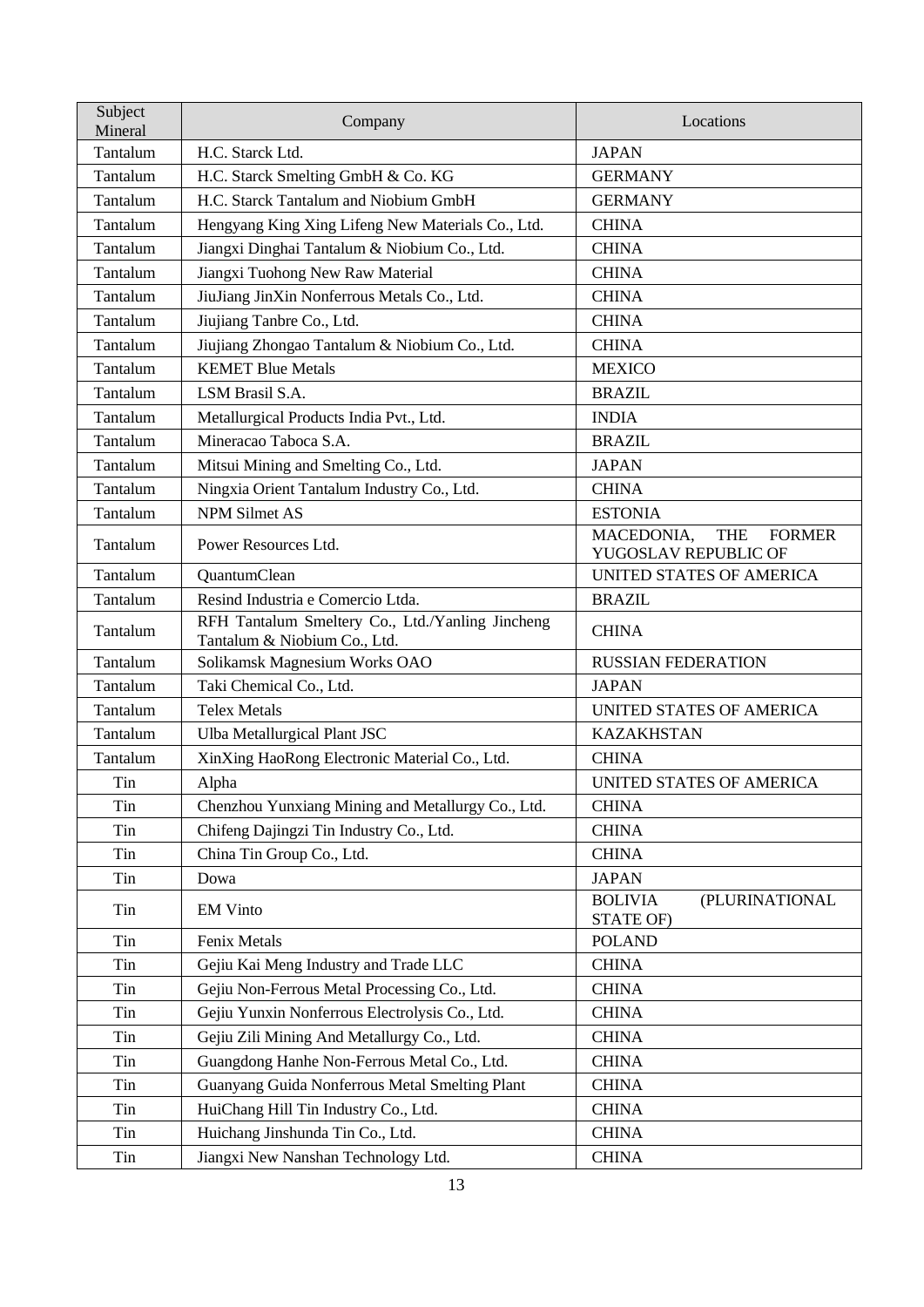| Subject<br>Mineral | Company                                       | Locations                                     |
|--------------------|-----------------------------------------------|-----------------------------------------------|
| Tin                | Ma'anshan Weitai Tin Co., Ltd.                | <b>CHINA</b>                                  |
| Tin                | Magnu's Minerais Metais e Ligas Ltda.         | <b>BRAZIL</b>                                 |
| Tin                | Melt Metais e Ligas S.A.                      | <b>BRAZIL</b>                                 |
| Tin                | Metallic Resources, Inc.                      | UNITED STATES OF AMERICA                      |
| Tin                | Metallo Belgium N.V.                          | <b>BELGIUM</b>                                |
| Tin                | Metallo Spain S.L.U.                          | <b>SPAIN</b>                                  |
| Tin                | Mineracao Taboca S.A.                         | <b>BRAZIL</b>                                 |
| Tin                | Minsur                                        | <b>PERU</b>                                   |
| Tin                | Mitsubishi Materials Corporation              | <b>JAPAN</b>                                  |
| Tin                | <b>MSC</b>                                    | <b>MALAYSIA</b>                               |
| Tin                | O.M. Manufacturing (Thailand) Co., Ltd.       | <b>THAILAND</b>                               |
| Tin                | O.M. Manufacturing Philippines, Inc.          | <b>PHILIPPINES</b>                            |
| Tin                | Operaciones Metalurgicas S.A.                 | <b>BOLIVIA</b><br>(PLURINATIONAL<br>STATE OF) |
| Tin                | PT Artha Cipta Langgeng                       | <b>INDONESIA</b>                              |
| Tin                | PT ATD Makmur Mandiri Jaya                    | <b>INDONESIA</b>                              |
| Tin                | PT Mitra Stania Prima                         | <b>INDONESIA</b>                              |
| Tin                | PT Refined Bangka Tin                         | <b>INDONESIA</b>                              |
| Tin                | PT Timah Tbk Kundur                           | <b>INDONESIA</b>                              |
| Tin                | PT Timah Tbk Mentok                           | <b>INDONESIA</b>                              |
| Tin                | Resind Industria e Comercio Ltda.             | <b>BRAZIL</b>                                 |
| Tin                | Rui Da Hung                                   | TAIWAN, PROVINCE OF CHINA                     |
| Tin                | Soft Metais Ltda.                             | <b>BRAZIL</b>                                 |
| Tin                | Thai Nguyen Mining and Metallurgy Co., Ltd.   | <b>VIET NAM</b>                               |
| Tin                | Thaisarco                                     | <b>THAILAND</b>                               |
| Tin                | Tin Technology & Refining                     | UNITED STATES OF AMERICA                      |
| Tin                | White Solder Metalurgia e Mineracao Ltda.     | <b>BRAZIL</b>                                 |
| Tin                | Yunnan Chengfeng Non-ferrous Metals Co., Ltd. | <b>CHINA</b>                                  |
| Tin                | Yunnan Tin Company Limited                    | <b>CHINA</b>                                  |
| Tin                | Yunnan Yunfan Non-ferrous Metals Co., Ltd.    | <b>CHINA</b>                                  |
| Tungsten           | A.L.M.T. Corp.                                | <b>JAPAN</b>                                  |
| Tungsten           | <b>ACL Metais Eireli</b>                      | <b>BRAZIL</b>                                 |
| Tungsten           | Chenzhou Diamond Tungsten Products Co., Ltd.  | <b>CHINA</b>                                  |
| Tungsten           | Chongyi Zhangyuan Tungsten Co., Ltd.          | <b>CHINA</b>                                  |
| Tungsten           | Fujian Ganmin RareMetal Co., Ltd.             | <b>CHINA</b>                                  |
| Tungsten           | Fujian Jinxin Tungsten Co., Ltd.              | <b>CHINA</b>                                  |
| Tungsten           | Ganzhou Haichuang Tungsten Co., Ltd.          | <b>CHINA</b>                                  |
| Tungsten           | Ganzhou Huaxing Tungsten Products Co., Ltd.   | <b>CHINA</b>                                  |
| Tungsten           | Ganzhou Jiangwu Ferrotungsten Co., Ltd.       | <b>CHINA</b>                                  |
| Tungsten           | Ganzhou Seadragon W & Mo Co., Ltd.            | <b>CHINA</b>                                  |
| Tungsten           | Global Tungsten & Powders Corp.               | UNITED STATES OF AMERICA                      |
| Tungsten           | Guangdong Xianglu Tungsten Co., Ltd.          | <b>CHINA</b>                                  |
| Tungsten           | H.C. Starck Smelting GmbH & Co. KG            | <b>GERMANY</b>                                |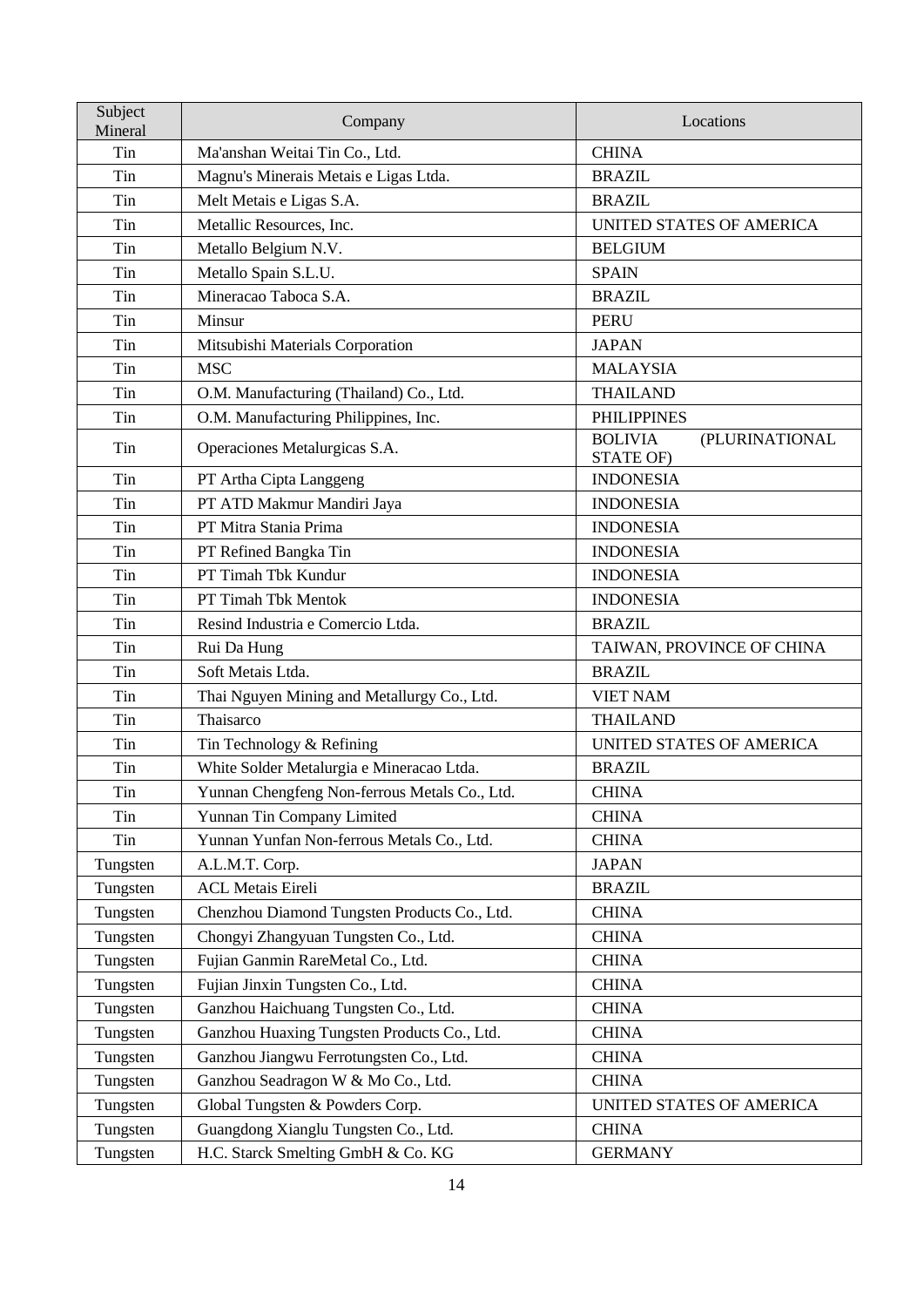| Subject<br>Mineral | Company                                                          | Locations                 |
|--------------------|------------------------------------------------------------------|---------------------------|
| Tungsten           | H.C. Starck Tungsten GmbH                                        | <b>GERMANY</b>            |
| Tungsten           | Hunan Chenzhou Mining Co., Ltd.                                  | <b>CHINA</b>              |
| Tungsten           | Hunan Chuangda Vanadium Tungsten Co., Ltd. Wuji                  | <b>CHINA</b>              |
| Tungsten           | Hunan Chunchang Nonferrous Metals Co., Ltd.                      | <b>CHINA</b>              |
| Tungsten           | Hunan Litian Tungsten Industry Co., Ltd.                         | <b>CHINA</b>              |
| Tungsten           | Hydrometallurg, JSC                                              | <b>RUSSIAN FEDERATION</b> |
| Tungsten           | Japan New Metals Co., Ltd.                                       | <b>JAPAN</b>              |
| Tungsten           | Jiangwu H.C. Starck Tungsten Products Co., Ltd.                  | <b>CHINA</b>              |
| Tungsten           | Jiangxi Gan Bei Tungsten Co., Ltd.                               | <b>CHINA</b>              |
| Tungsten           | Jiangxi Tonggu Non-ferrous Metallurgical & Chemical<br>Co., Ltd. | <b>CHINA</b>              |
| Tungsten           | Jiangxi Xinsheng Tungsten Industry Co., Ltd.                     | <b>CHINA</b>              |
| Tungsten           | Jiangxi Yaosheng Tungsten Co., Ltd.                              | <b>CHINA</b>              |
| Tungsten           | <b>Kennametal Fallon</b>                                         | UNITED STATES OF AMERICA  |
| Tungsten           | Kennametal Huntsville                                            | UNITED STATES OF AMERICA  |
| Tungsten           | KGETS Co., Ltd.                                                  | KOREA, REPUBLIC OF        |
| Tungsten           | Lianyou Metals Co., Ltd.                                         | TAIWAN, PROVINCE OF CHINA |
| Tungsten           | Malipo Haiyu Tungsten Co., Ltd.                                  | <b>CHINA</b>              |
| Tungsten           | Masan Tungsten Chemical LLC (MTC)                                | <b>VIET NAM</b>           |
| Tungsten           | Moliren Ltd.                                                     | <b>RUSSIAN FEDERATION</b> |
| Tungsten           | Niagara Refining LLC                                             | UNITED STATES OF AMERICA  |
| Tungsten           | Philippine Chuangxin Industrial Co., Inc.                        | <b>PHILIPPINES</b>        |
| Tungsten           | Smelter not listed                                               | <b>VIET NAM</b>           |
| Tungsten           | Tejing (Vietnam) Tungsten Co., Ltd.                              | <b>VIET NAM</b>           |
| Tungsten           | Unecha Refractory metals plant                                   | <b>RUSSIAN FEDERATION</b> |
| Tungsten           | Wolfram Bergbau und Hutten AG                                    | <b>AUSTRIA</b>            |
| Tungsten           | Woltech Korea Co., Ltd.                                          | KOREA, REPUBLIC OF        |
| Tungsten           | Xiamen Tungsten (H.C.) Co., Ltd.                                 | <b>CHINA</b>              |
| Tungsten           | Xiamen Tungsten Co., Ltd.                                        | <b>CHINA</b>              |
| Tungsten           | Xinfeng Huarui Tungsten & Molybdenum New<br>Material Co., Ltd.   | <b>CHINA</b>              |
| Tungsten           | Xinhai Rendan Shaoguan Tungsten Co., Ltd.                        | <b>CHINA</b>              |

# ・**Listed as "active" in the RMAP assessment process**

| Subject<br>Mineral | Company                                    | Locations                 |
|--------------------|--------------------------------------------|---------------------------|
| Gold               | SAFINA A.S.                                | <b>CZECHIA</b>            |
| Tantalum           | CP Metals Inc.                             | UNITED STATES OF AMERICA  |
| Tin                | Precious Minerals and Smelting Limited     | <b>INDIA</b>              |
| Tungsten           | Jiangxi Dayu Longxintai Tungsten Co., Ltd. | <b>CHINA</b>              |
| Tungsten           | <b>JSC</b> "Kirovgrad Hard Alloys Plant"   | <b>RUSSIAN FEDERATION</b> |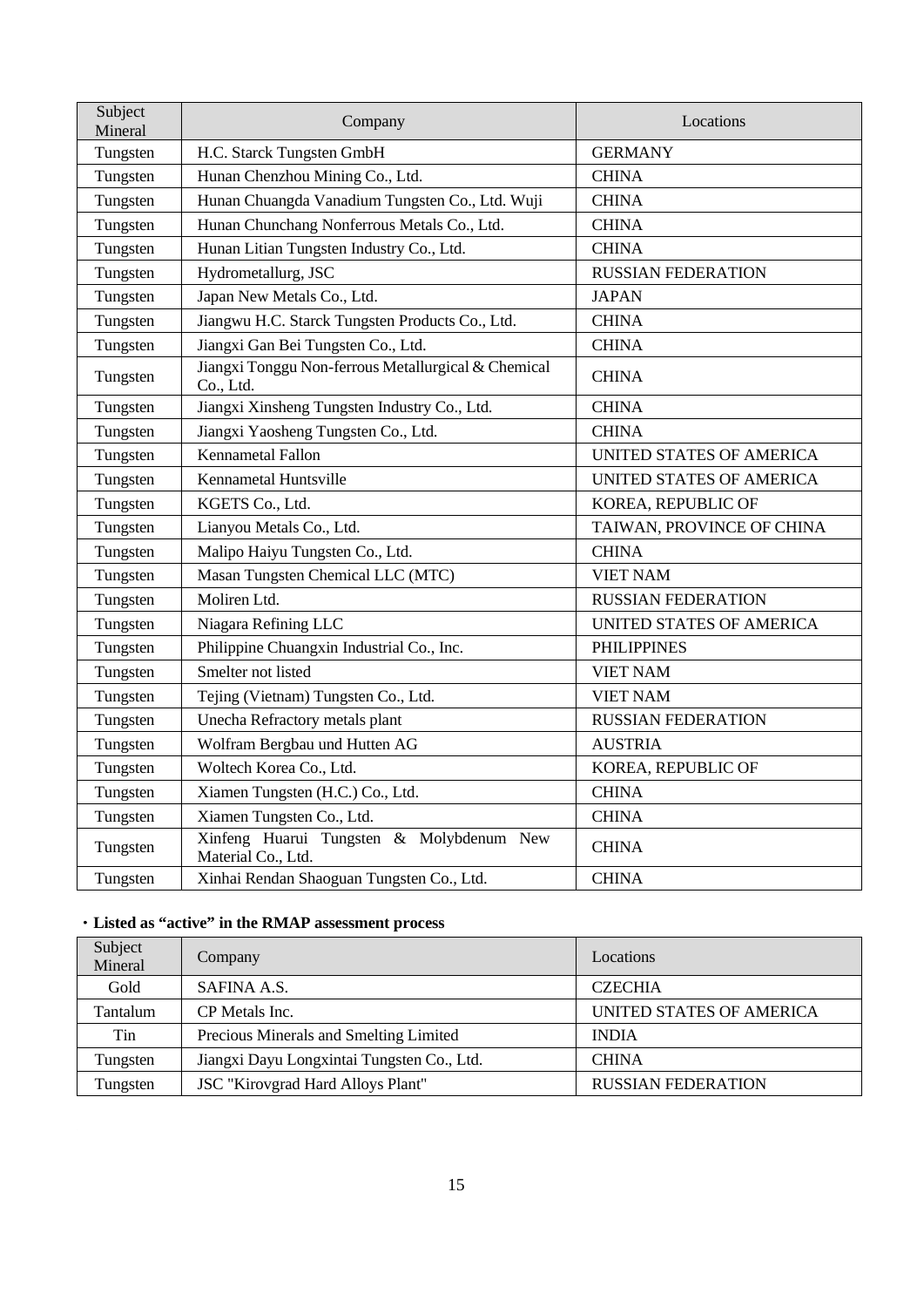| Subject<br>Mineral | Company                                                    | Locations                   |
|--------------------|------------------------------------------------------------|-----------------------------|
| Gold               | Abington Reldan Metals, LLC                                | UNITED STATES OF AMERICA    |
| Gold               | <b>African Gold Refinery</b>                               | <b>UGANDA</b>               |
| Gold               | Atasay Kuyumculuk Sanayi Ve Ticaret A.S.                   | <b>TURKEY</b>               |
| Gold               | Caridad                                                    | <b>MEXICO</b>               |
| Gold               | Daye Non-Ferrous Metals Mining Ltd.                        | <b>CHINA</b>                |
| Gold               | Degussa Sonne / Mond Goldhandel GmbH                       | <b>GERMANY</b>              |
| Gold               | Dijllah Gold Refinery FZC                                  | <b>UNITED ARAB EMIRATES</b> |
| Gold               | Fidelity Printers and Refiners Ltd.                        | <b>ZIMBABWE</b>             |
| Gold               | Fujairah Gold FZC                                          | <b>UNITED ARAB EMIRATES</b> |
| Gold               | GCC Gujrat Gold Centre Pvt. Ltd.                           | <b>INDIA</b>                |
| Gold               | Great Wall Precious Metals Co., Ltd. of CBPM               | <b>CHINA</b>                |
| Gold               | Guangdong Jinding Gold Limited                             | <b>CHINA</b>                |
| Gold               | Guoda Safina High-Tech Environmental Refinery Co.,<br>Ltd. | <b>CHINA</b>                |
| Gold               | Hangzhou Fuchunjiang Smelting Co., Ltd.                    | <b>CHINA</b>                |
| Gold               | Hunan Chenzhou Mining Co., Ltd.                            | <b>CHINA</b>                |
| Gold               | Hunan Guiyang yinxing Nonferrous Smelting Co., Ltd.        | <b>CHINA</b>                |
| Gold               | HwaSeong CJ CO., LTD.                                      | KOREA, REPUBLIC OF          |
| Gold               | <b>International Precious Metal Refiners</b>               | <b>UNITED ARAB EMIRATES</b> |
| Gold               | JSC Ekaterinburg Non-Ferrous Metal Processing Plant        | <b>RUSSIAN FEDERATION</b>   |
| Gold               | Kaloti Precious Metals                                     | <b>UNITED ARAB EMIRATES</b> |
| Gold               | Kazakhmys Smelting LLC                                     | <b>KAZAKHSTAN</b>           |
| Gold               | Kyshtym Copper-Electrolytic Plant ZAO                      | <b>RUSSIAN FEDERATION</b>   |
| Gold               | L'azurde Company For Jewelry                               | <b>SAUDI ARABIA</b>         |
| Gold               | Lingbao Gold Co., Ltd.                                     | <b>CHINA</b>                |
| Gold               | Lingbao Jinyuan Tonghui Refinery Co., Ltd.                 | <b>CHINA</b>                |
| Gold               | Luoyang Zijin Yinhui Gold Refinery Co., Ltd.               | <b>CHINA</b>                |
| Gold               | Modeltech Sdn Bhd                                          | MALAYSIA                    |
| Gold               | Morris and Watson                                          | <b>NEW ZEALAND</b>          |
| Gold               | Navoi Mining and Metallurgical Combinat                    | <b>UZBEKISTAN</b>           |
| Gold               | NH Recytech Company                                        | KOREA, REPUBLIC OF          |
| Gold               | Pease & Curren                                             | UNITED STATES OF AMERICA    |
| Gold               | Penglai Penggang Gold Industry Co., Ltd.                   | <b>CHINA</b>                |
| Gold               | QG Refining, LLC                                           | UNITED STATES OF AMERICA    |
| Gold               | Refinery of Seemine Gold Co., Ltd.                         | <b>CHINA</b>                |
| Gold               | Sabin Metal Corp.                                          | UNITED STATES OF AMERICA    |
| Gold               | Sai Refinery                                               | <b>INDIA</b>                |
| Gold               | Samwon Metals Corp.                                        | KOREA, REPUBLIC OF          |
| Gold               | Shandong Humon Smelting Co., Ltd.                          | <b>CHINA</b>                |
| Gold               | Shandong Tiancheng Biological Gold Industrial Co.,<br>Ltd. | <b>CHINA</b>                |
| Gold               | Sovereign Metals                                           | <b>INDIA</b>                |

# ・**Not listed as an RMAP conformant or "active" SOR**